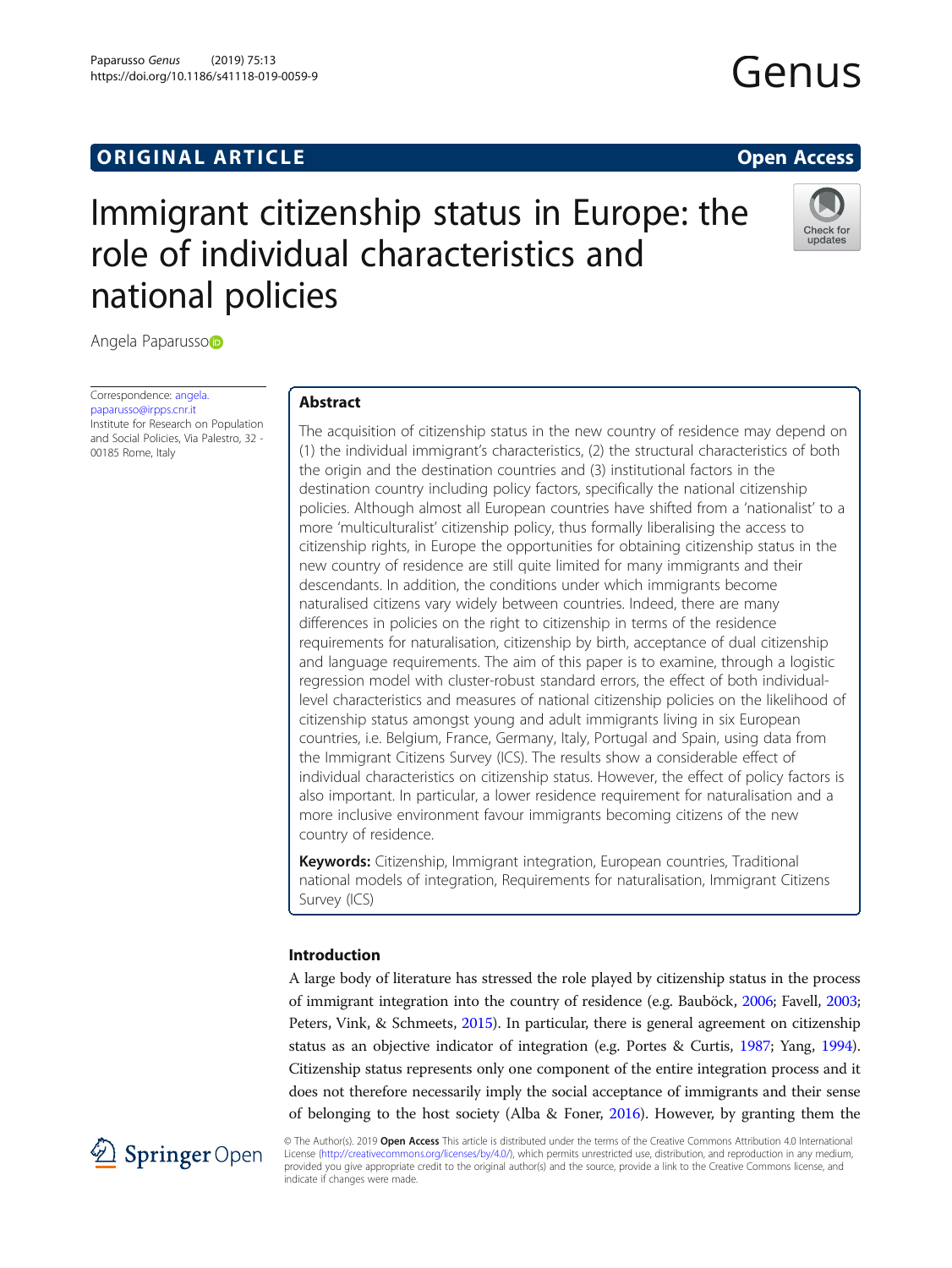same *status* and *rights* as natives, citizenship status formally reduces the gap between the new and the original citizens, by creating parity between them, one of the main goals of the integration process (Vink, [2013](#page-22-0)).

The acquisition of citizenship status in the new country of residence may depend on (1) the individual immigrant's characteristics, such as demographic, human capital and the so-called 'immigration' variables (e.g. years since migration, age at arrival and reason for migration) (Amit, [2010\)](#page-20-0), (2) the structural characteristics of both the origin and the destination countries and (3) institutional factors in the destination country. The last includes policy factors, specifically the national citizenship policies, which establish who is eligible for naturalisation (Peters et al., [2015\)](#page-21-0).

Although almost all European countries have shifted from a 'nationalist' to a more 'multiculturalist' citizenship policy, thus formally liberalising the access to citizenship rights (Joppke, [2008,](#page-21-0) [2010](#page-21-0)), in Europe the opportunities for obtaining citizenship status in the new country of residence are still quite limited for many immigrants and their descendants (Howard, [2005](#page-21-0), [2009](#page-21-0)). For instance, it has become harder to be eligible for citizenship, because of the civic integration requirements for applicants, such as mandatory courses, tests and contracts (Wallace Goodman, [2012\)](#page-22-0), whose implications have been recently much criticised (e.g. FitzGerald, Cook-Martín, García, & Arar, [2018](#page-21-0); Neureiter, [2018\)](#page-21-0). In addition, the conditions under which immigrants become naturalised citizens vary widely between countries. Indeed, there are many differences in policies on the right to citizenship in terms of the residence requirements for naturalisation, citizenship by birth, acceptance of dual citizenship and language requirements (e.g. Dronkers & Vink, [2010](#page-20-0)). These differences originate from structural variations in the implementation of policies and from attitudes towards immigrants, which mainly depend on a country's experience of immigration and on the degree to which the phenomenon is accepted (Freeman, [1995](#page-21-0)). They have resulted in the institutionalisation of different integration regimes and thus in the development of the traditional national models of immigration and integration.

As it will be noted in the next section, in the last two decades, countries have converged around policies of civic integration, which emphasise the importance of a knowledge of the language, the culture and the civic values of the host society for entry, residence and naturalisation of immigrants, making boundaries between national policies more blurred than in the past. However, I argue that, in combination with these recent policy developments, the traditional national immigration and integration models represent a heritage of paramount importance, which should not be overlooked when examining how both individual factors and policy factors affect the acquisition of citizenship status by immigrants in Europe (Reitz, Simon, & Laxer, [2017\)](#page-22-0). Of course, the European convergence towards civic integration blurred the boundaries of the traditional national immigration and integration models. However, the interpretation of civic integration and the subsequent granting of residence and citizenship rights to foreign citizens is still not uniform but adapted to the different traditional models to which countries belong. The case of Italy is emblematic of this process, as will be disentangled in the '[Discussion and conclusions](#page-17-0)' section.

In the light of the above considerations, the aim of this paper is to examine, through a logistic regression model with cluster-robust standard errors, the effect of both individual-level characteristics and measures of national citizenship policies on the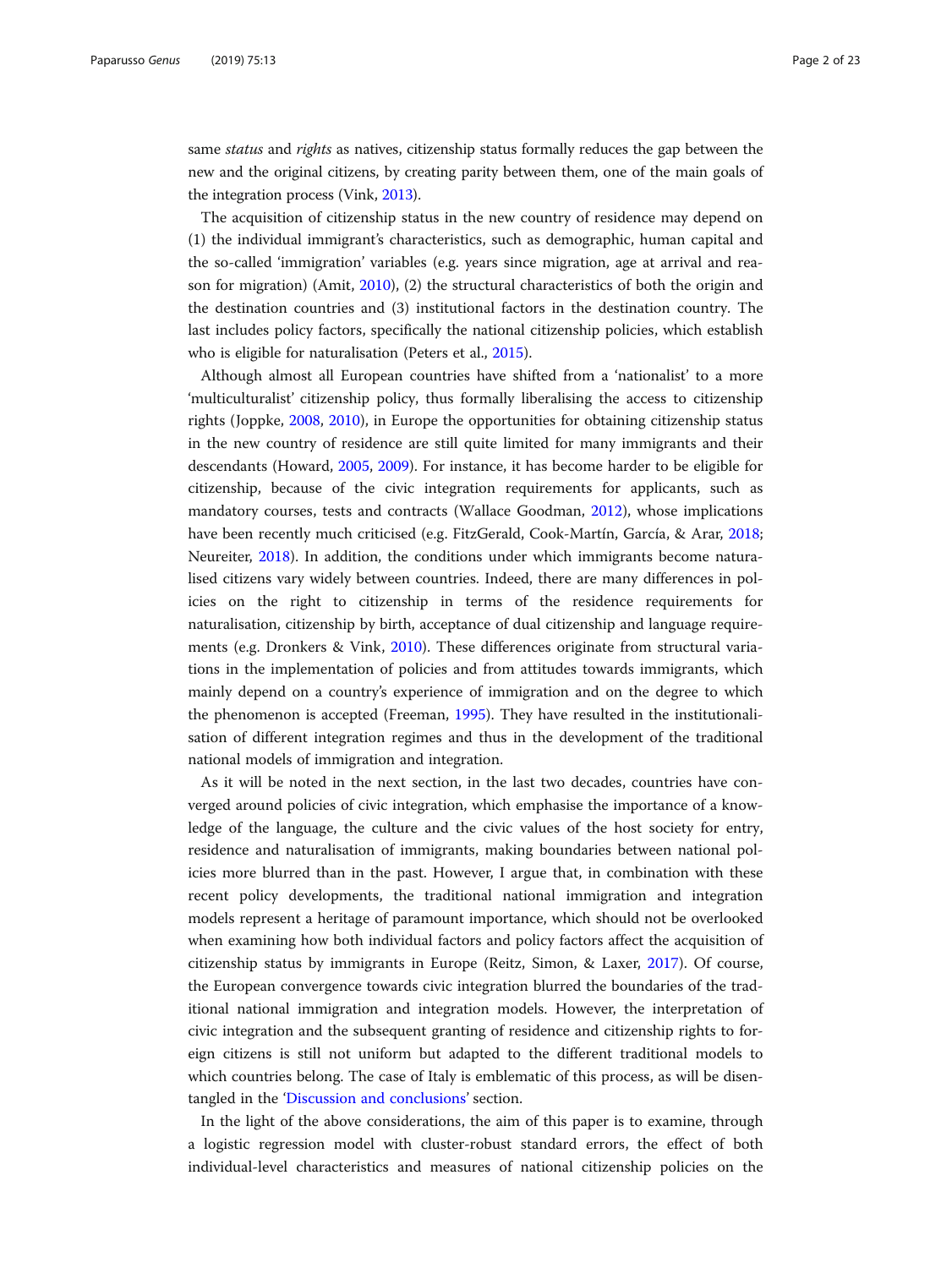likelihood of citizenship status amongst young and adult immigrants living in selected European countries, i.e. Belgium, France, Germany, Italy, Portugal and Spain, using data from the Immigrant Citizens Survey (ICS). Specifically, our research questions are as follows: Which factors influence immigrant citizenship status the most? Do national citizenship policies affect the citizenship status of immigrants living in European countries? Are the traditional national immigration and integration models helpful in interpreting the results?

Compared to previous studies (the most recent and most comprehensive is Dronkers & Vink, [2012\)](#page-21-0), I explore citizenship status amongst immigrants who are not born in the country of residence and who have acquired the citizenship after migration (therefore not at birth). I think that this is an innovative aspect whose results may have important policy implications for European host societies, in terms of the factors to take into account in order to influence the granting of citizenship rights to foreign populations, especially in a period of increase of populist and nationalist movements in Europe.

The reminder of the paper is structured as follows. The second section describes the traditional national models of immigration and integration and the citizenship regimes in the six European countries; the third section presents an overview of the main individual factors and policy factors influencing citizenship status amongst immigrants. This is followed by a description of the data, measures and method in the third section and by the presentation of the main results of the analysis in the fifth section. Finally, the last section concludes the paper with a discussion on how the traditional national immigration and integration models may explain the research findings.

# Traditional national models of immigration and integration and citizenship regimes in six European countries

The academic literature generally distinguishes between four traditional national immigration and integration models: the exclusionist model, the assimilationist model, the multiculturalist or pluralist model and the 'new' immigration countries model or Southern European model (e.g. Koopmans & Statham, [1999](#page-21-0); Peixoto et al., [2012](#page-21-0)).

The exclusionist integration model (Germany and Austria) mainly considers migration as a short-term phenomenon and, in particular, as a means of meeting short-term labour demands (Gastarbeiter). Countries fitting this model are fairly averse to permanent settlement, family reunification and immigrant naturalisation. An ethnic understanding of nationhood is at the core of citizenship rights, and consequently these are granted according to the principle of *ius sanguinis*. For instance, the German Nationality Act of 1999, but entered into force in 2000, introduced citizenship at birth for those born in Germany, if at least one parent has a permanent residence permit and has been residing in Germany for at least 8 years (8 years are also required for first-generation immigrants to naturalise—with the 1913 Law, 15 years were needed). However, children have to renounce to their parents' nationality and to make the decision between the age of 18 and 23 (Green, [2005](#page-21-0)). This is called 'optional model' and implies that if the applicant declares an intention to keep German citizenship, he or she is obliged to prove the loss or renouncement of the foreign nationality; otherwise, if the applicant does not declare anything on reaching the age of 18, he or she will lose his or her German nationality (Hailbronner & Farahat, [2015\)](#page-21-0). The Immigration Act of 2004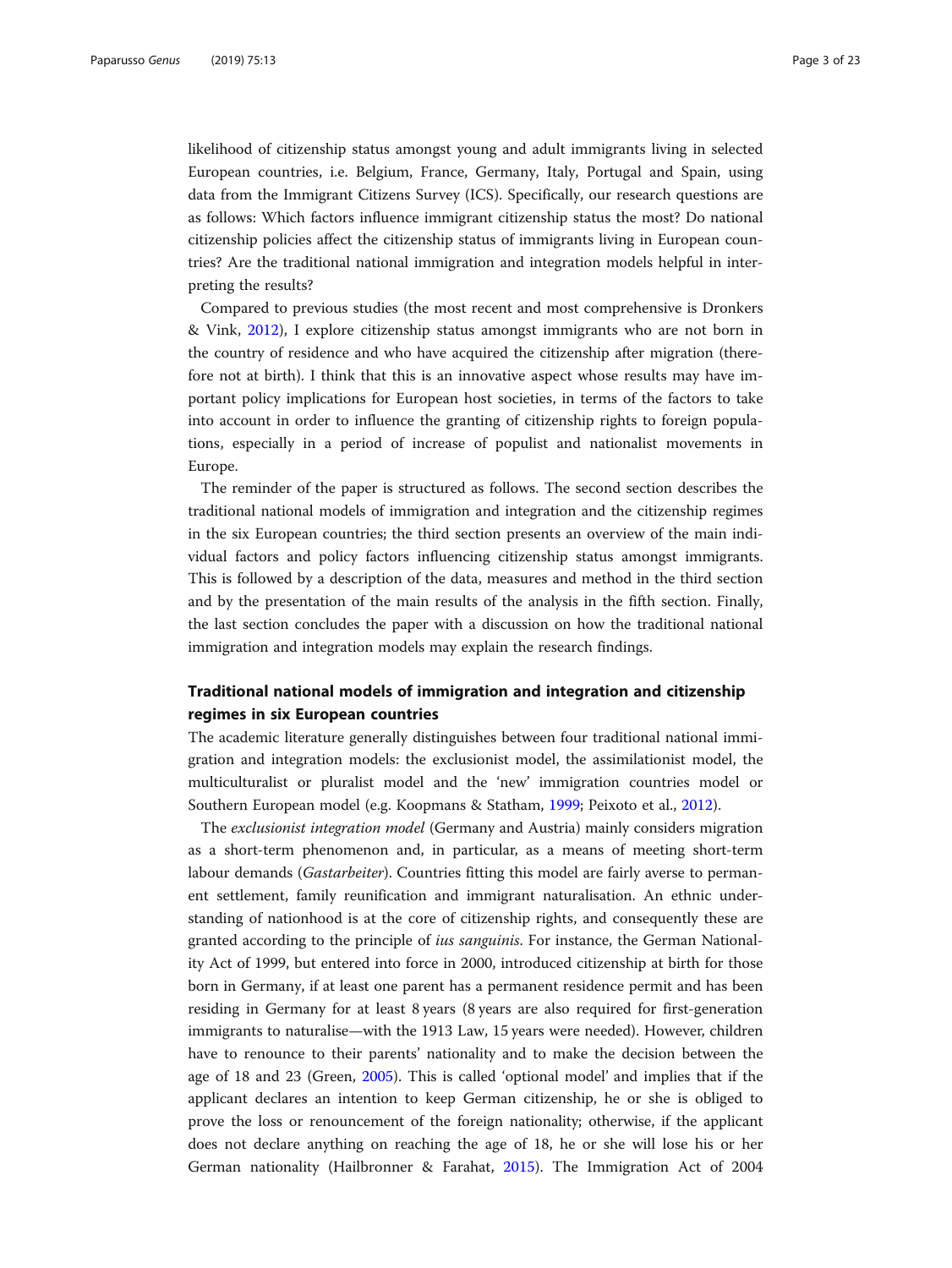introduced integration requirements, making the right to naturalisation dependent upon a proof of sufficient knowledge of the German language. In addition, successful attendance at an integration course, consisting of a language course and a course on the German history and the political system, reduces the required time of lawful residence for naturalisation from 8 to 7 years. However, it facilitated the dual citizenship for European Union (EU) citizens and worsened that for non-EU ones (Palmowski, [2008](#page-21-0)). The 2007 reform of Nationality Law established that the sufficient knowledge of the German language can be provided through a language certificate (level B) (Hailbronner & Farahat, [2015](#page-21-0)). The successful attendance at an integration course reduces the required time of lawful residence for naturalisation from 8 to 7 years. Spouses of foreign residents coming from Islamic countries are asked to prove the necessary evidence of basic German skills through pre-entry tests. The 2014 reform established that the 'option duty' will be waived for children of immigrants born in Germany who have either 8 years of residence before turning 21, or have attended a German school for at least 6 years. Only children who have not been raised in Germany are subject to the 'option duty'. Therefore, the revisited German citizenship law has retained the 'option duty' as a general principle (Hailbronner & Farahat, [2015](#page-21-0)).

According to the assimilationist model (France and Belgium), immigrants are primarily expected to integrate into the host country as individuals and they are, therefore, asked to accept and sincerely adopt the culture and values of their new country of residence. Consequently, as it is a recognisable sign of equality with mainstream society (a reduction of differences), citizenship status is relatively easy to acquire. It is based on a civic and territorial understanding of nationhood and therefore on a mixture of ius sanguinis and ius soli. For instance, children born to foreign parents in France automatically become French when they reach 18 years old if they have resided in France for the last 5 years (Weil, [2005\)](#page-22-0). However, at the beginning of the 2000s, the limits of the assimilationist paradigm in integrating immigrants and their descendants were highlighted by several incidents, such as the rioting of young immigrants living in France, and this led to a shift towards anti-discrimination policies in France (Bertossi, [2007](#page-20-0); Escafré-Dublet, [2014\)](#page-21-0). The rationale behind anti-discrimination policies is to ease the burden on the immigrant to integrate into the host society, by making institutions, such as schools and the labour market, more responsible for immigrant integration, trying to guarantee them equity and emancipation within mainstream society. Moreover, from 2007 onwards, immigrants have had to learn French and demonstrate their knowledge of French laws, signing the 'Contrat d'accueil et de l'intégration', in order to request a renewal of their permit of stay and the issuing of a permanent residency permit. However, these policies have not led to the adoption of broader multiculturalism, which still appears to be quite a long way from the French method of immigrant integration (Lépinard & Simon, [2009\)](#page-21-0). The ban on religious symbols in public buildings and the recent decrees against the use of full-body bathing suits ('burkini') at the seaside, which have been issued by 15 French municipalities, are two examples of how anti-discrimination policies are strongly preserving the principle of secularism  $(laïcité)$ alongside assimilationism.

With 5 years of uninterrupted residence, the acquisition of citizenship (so-called 'by declaration') for first-generation immigrants is quite easy in Belgium, as in France. This is because the access to citizenship is considered functional to the process of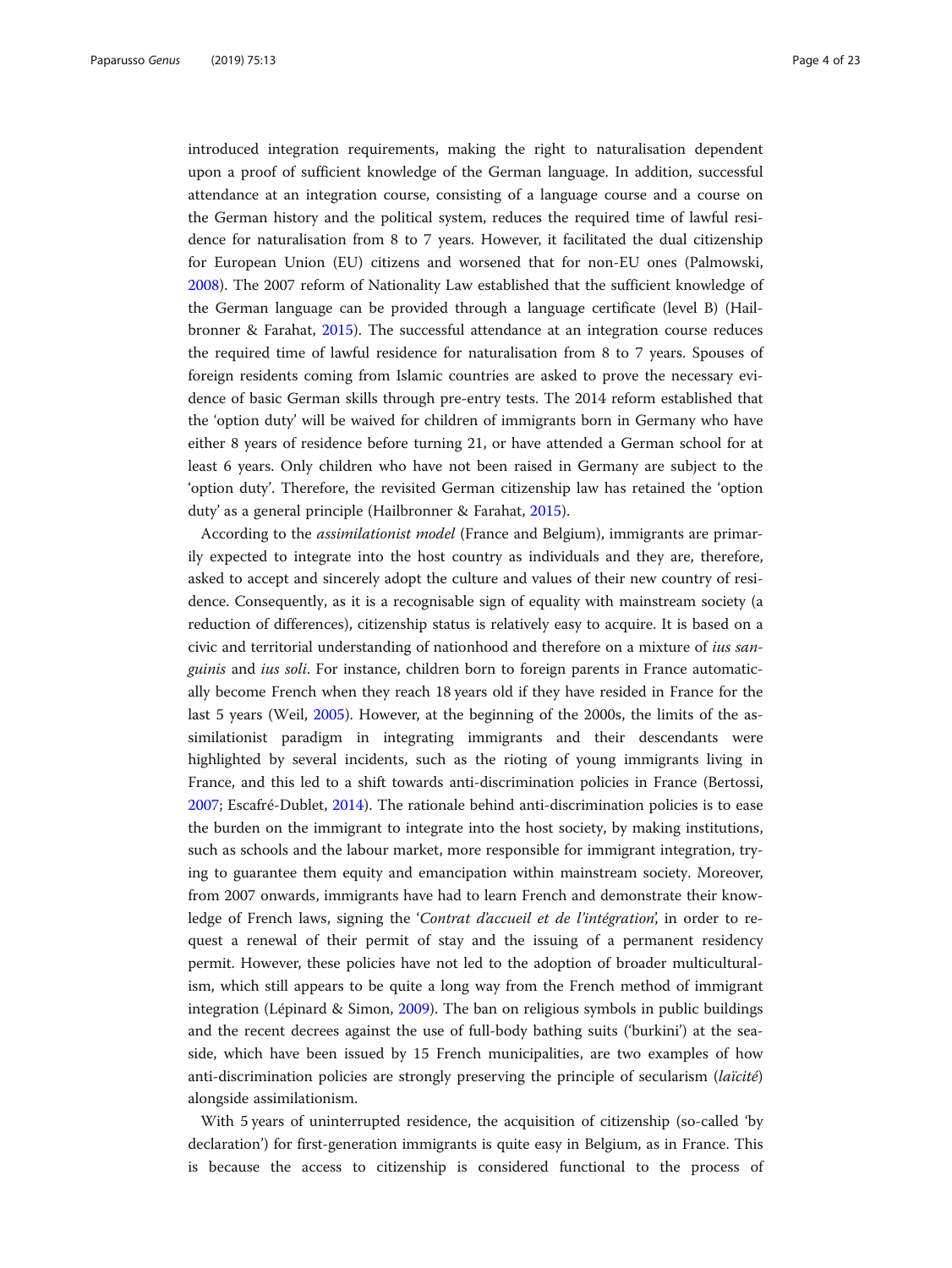assimilation into the host country. As far as second-generation immigrants, children born in Belgium of a Belgian parent and children born abroad of a Belgian parent (provided the latter was himself or herself born in Belgium), are considered Belgian, from the age of 18. If both child and parent were born abroad, the parent must make a statement before the child reaches the age of five, requesting that Belgian citizenship be granted to the child (Foblets, Yanasmayan, & Wautelet, [2013](#page-21-0)). In Belgium, integration has been a community competence since the 1980s; therefore, policies are different between Wallonia, Flanders and the Region of Brussels. In the last 10 years, Flanders have been developing civic integration policies with the 'Citizenisation' policy, which, through an 'Integration Programme', encourages the learning of the Flemish language, values and norms amongst immigrants. 'Integration Programmes' are compulsory for immigrants of 18 years and over who are registered in the National Register, are living in a Flemish city and hold a first permit of stay of more than 3 months. The knowledge of one of the three national languages is considered a requirement for being socially and economically integrated and therefore to obtain the citizenship rights.

At the core of multiculturalism (Britain, the Netherlands and Sweden), there is the idea that ethnic minorities' identity, culture, language and religion should be preserved and enhanced. Therefore, countries adopting multiculturalist policies tend to promote ethnic particularisms rather than absorbing them into the majority group through assimilation. However, citizenship rights are based on a combination of both *ius sanguinis* and ius soli. For instance, the Dutch Citizenship Act of 1985 established that citizenship could be granted to immigrants after 5 years of legal residence, and to children at the age of 18 if they had lived in the Netherlands continuously since they were born. However, in 1998, the Netherlands introduced the 'Newcomer Integration Law', which established that non-EU and non-Switzerland immigrants applying for a permanent residence permit and immigrants applying for citizenship have to follow 600 h of language, civic and labour market courses and to pass a civic test. Language and civic knowledges are asked to family immigrants and immigrants who planned to permanently reside in the Netherlands before leaving their country of origin, according to the so-called principle of 'integration from abroad' (Paparusso, [2016](#page-21-0)).

The 'new' immigration countries model, or the Southern European model (Italy, Greece, Portugal and Spain), is characterised by a relatively recent immigration history, if compared to historical immigration countries, such as France, Germany and Britain: mainly emigration countries until the mid-1970s, the Southern European countries started to receive mass immigration in the 1990s (Freeman, [1995\)](#page-21-0). Some common features, as far as the management of migration inflows is concerned, characterise the countries embedded in this model. In particular, one can observe a lack of selective immigration policies, a large underground economy attracting undocumented immigrants, a strong segmentation of the labour market and the use of ex post instruments to provide a legal status to immigrants, such as regularizations, quota systems and flow decrees. To sum up, the main common characteristics of this model are (a) the timing and the size of inflows, (b) the reasons for and the modes of entry and (c) the distinctive manner of integration into the local labour market (Arango & Finotelli, [2009;](#page-20-0) King, Lazaridis, & Tsardanidis, [2000](#page-21-0)).

Countries fitting this model show some notable differences, especially when citizenship policies are considered. For instance, the Italian citizenship policy is mainly based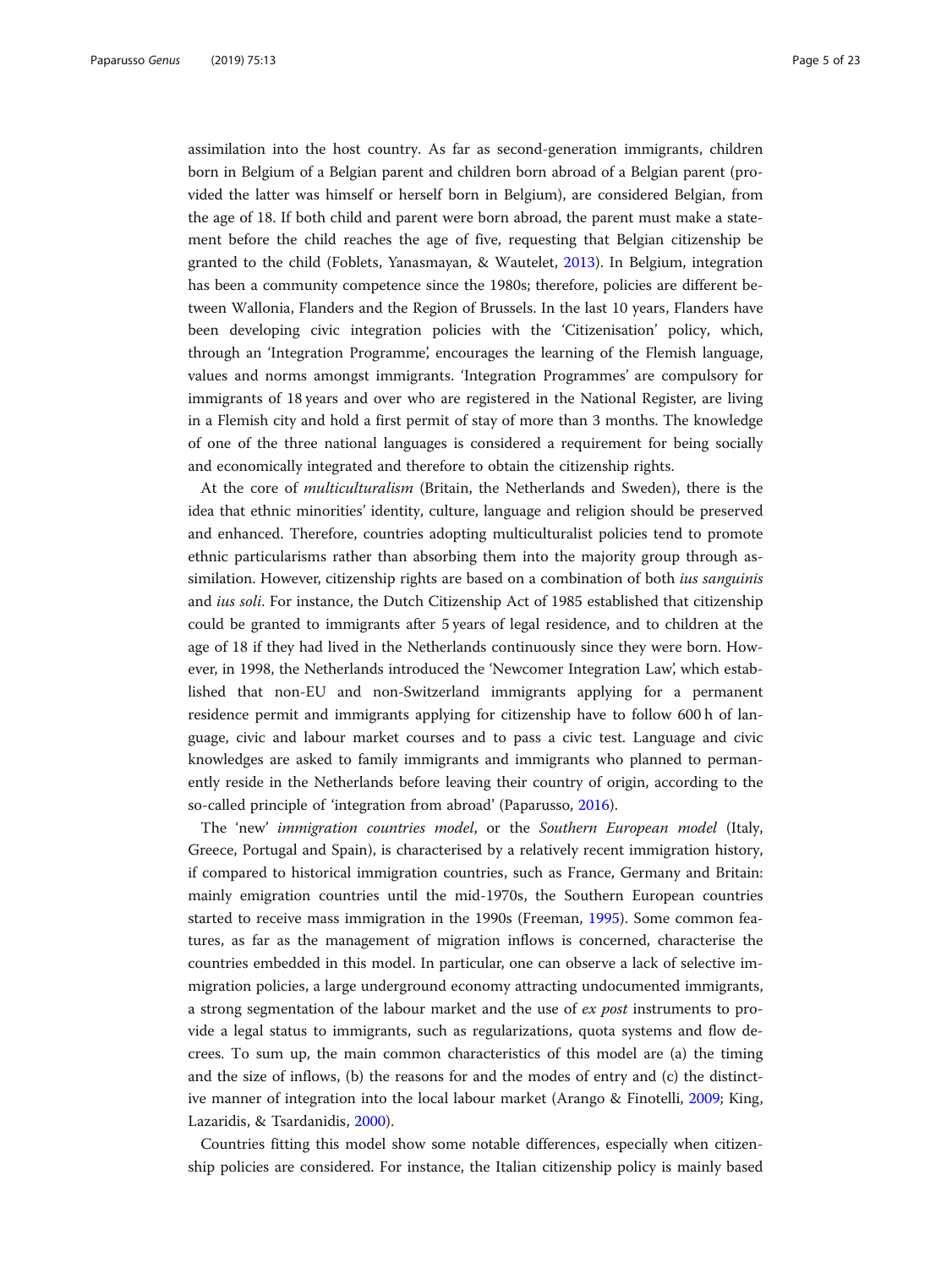on ius sanguinis: Italian-born foreign nationals under the age of 18 can apply for citizenship within 1 year of turning 18 (Law n. 91/1992). On this regard, a reform of the citizenship law, aimed at granting citizenship to children born in Italy from foreign parents of which at least one holds the EU long-term residence permit *(ius soli)* and to children arrived in Italy within 12 years of age and attended at least 5 years of school in Italy (ius culturae), has been rejected in 2017 by the Senate of the Republic. On the other hand, Portugal and Spain tend to combine elements of ius soli and ius sanguinis, through the introduction of rather lower residency requirements for immigrants to meet in order that their children acquire new citizenship status. For instance, children born in a Portuguese territory to non-Portuguese parents may obtain citizenship rights if their parents have resided in Portugal for 5 years, or if they have completed primary school education in Portugal (Piçarra & Gil, [2012](#page-21-0)).

To sum up and focusing only on the countries covered by this study—i.e. Belgium, France, Germany, Italy, Portugal and Spain—in Belgium and France, 5 years of lawful residence are required to first-generation immigrants to be naturalised. Children born to foreign parents in France automatically become French when they reach 18 years old, if they have resided in France for the last 5 years, whilst in Belgium, children born in Belgium or abroad of a Belgian parent are considered Belgian. In Germany, 8 years of residence are needed for first-generation immigrants to be naturalised; children of immigrants born in Germany who either have 8 years of residence before turning 21, or have attended a German school for at least 6 years, can become German. Only children who have not been raised in Germany are subject to the 'option duty': they have to declare their intention to keep German citizenship and to renounce to the nationality of origin. In Italy, non-EU, first-generation immigrants need 10 years of uninterrupted residence to be naturalised (EU, first-generation immigrants only need 4 years). Italian-born foreign nationals under the age of 18 can apply for citizenship within 1 year of turning 18. In Spain, first-generation immigrants who intend to acquire Spanish citizenship require 10 years of residence, whereas in Portugal, 6 years are needed. Both countries allow some nationalities coming from former colonies to easily acquire citizenship without losing citizenship of their country of birth (only after 2 years of uninterrupted legal residence for Spain). The access to citizenship for second-generation immigrants is regulated by the principle of *ius sanguinis* in both Spain and Portugal. Dual citizenship for first-generation immigrants is tolerated in all the countries considered by this study with the exception of Germany, where the 'option duty' is considered the rule, albeit with some exceptions that mainly concern EU foreign citizens.

Table [1](#page-6-0) provides the most important current citizenship law in the six selected countries and the eligible persons to citizenship by residence and by birth.

# Explaining citizenship status amongst immigrants in Europe

Joppke ([2010\)](#page-21-0) explored the theoretical aspects of citizenship and immigration, specifically those aspects of citizenship pertaining to immigration. He found that citizenship entails status, formal membership of the state, rights, the set of rights, which distinguish citizens from residents, and identity, the ensemble of values, which link individuals to the political community. These elements, which offer a measure of the degree immigrants are incorporated into the host society (Bloemraad, Korteweg, & Yurdakul, [2008](#page-20-0)), can depend on either individual factors or policy factors.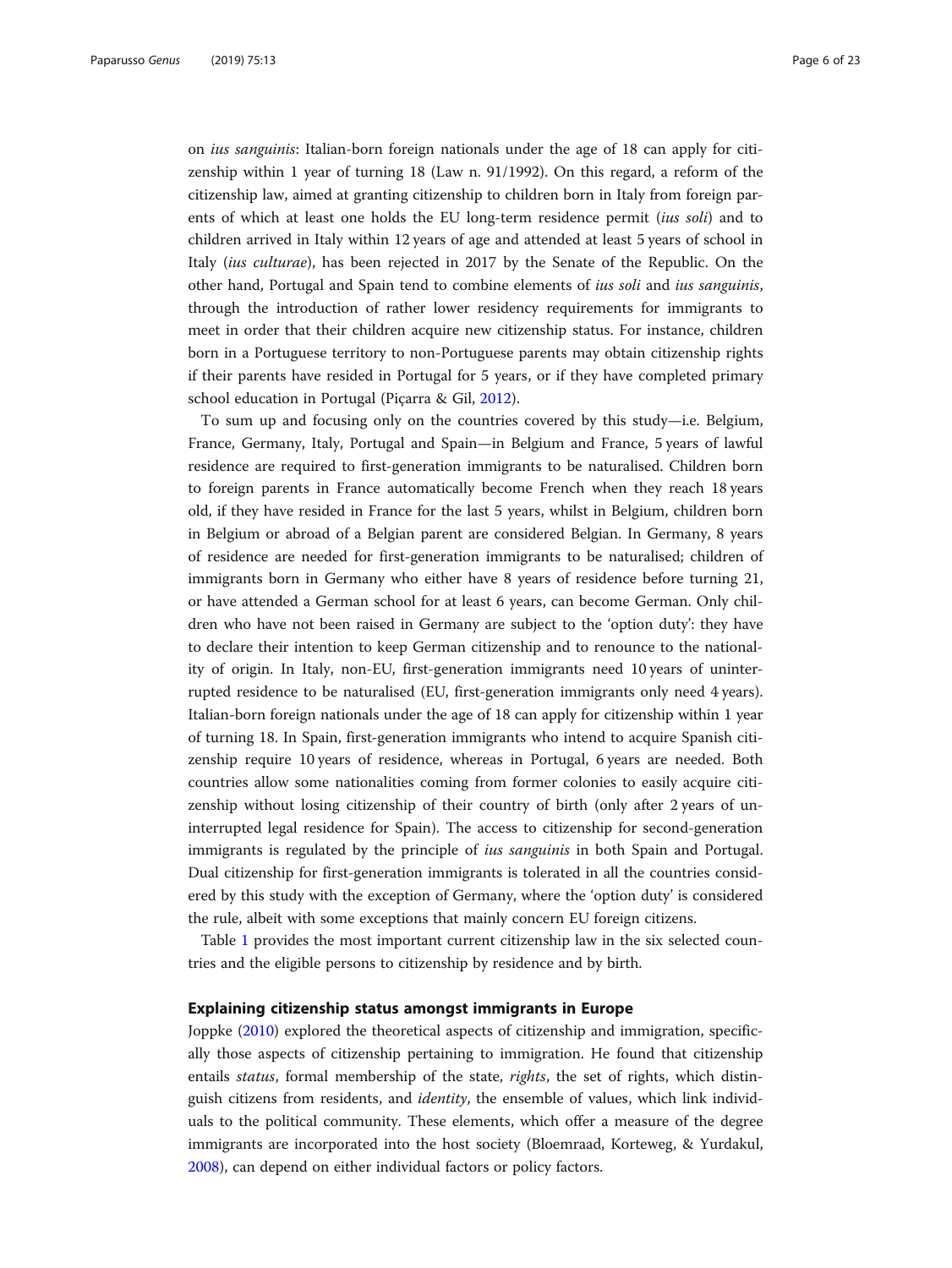| Country  | Citizenship law                                                                                     | Eligible persons                                                                                                                                                                                                                                                                                                                                                                                                                                                                                                                                                                                                                                                              |
|----------|-----------------------------------------------------------------------------------------------------|-------------------------------------------------------------------------------------------------------------------------------------------------------------------------------------------------------------------------------------------------------------------------------------------------------------------------------------------------------------------------------------------------------------------------------------------------------------------------------------------------------------------------------------------------------------------------------------------------------------------------------------------------------------------------------|
| Belgium  | Modifications to the<br>Belgium Nationality Code<br>of 1 January 2003 and<br>Act of 4 December 2012 | By residence: foreign citizens if residing in Belgium at least<br>5 years. Sufficient knowledge of one of the three national<br>languages should be provided.<br>By birth: children born in Belgium of a Belgian parent and<br>children born abroad of a Belgian parent. If both child and<br>parent were born abroad, the parent must make a<br>statement before the child reaches the age of 5<br>requesting that Belgian citizenship be granted to the child.                                                                                                                                                                                                              |
| France   | French Civil Code of 1804<br>and Law n. 170 of 16<br>March 1998                                     | By residence: foreign citizens if residing in France at least 5<br>years. Language skills and understanding of rights and<br>responsibilities of a French citizen have to be<br>demonstrated.<br>By birth: children born in France to at least one parent<br>who is also born in France. A child born in France to<br>foreign parents may acquire French citizenship at 18, if<br>residing in France at least 5 years since the age of 11.                                                                                                                                                                                                                                    |
| Germany  | Immigration Act of 2004<br>and subsequent reforms                                                   | By residence: foreign citizens if residing in Germany at least<br>8 years. Sufficient knowledge of German language should<br>be provided. The successful attendance at an integration<br>course reduces the required time of lawful residence for<br>naturalisation from 8 to 7 years.<br>By birth: children born in Germany who have either 8 years<br>of residence before turning 21, or have attended a<br>German school for at least 6 years. Children who have not<br>been raised in Germany are subject to the 'option duty': if<br>they do not declare an intention to keep German<br>citizenship on reaching the age of 18, they will lose the<br>German nationality. |
| Italy    | Law n. 91/1992                                                                                      | By residence: EU citizens if residing in Italy at least 4 years;<br>stateless citizens if residing in Italy at least 5 years; non-EU<br>citizens if residing in Italy at least 10 years.<br>By birth: legal Italian residents until the age of 18 can<br>apply within 1 year of turning 18.                                                                                                                                                                                                                                                                                                                                                                                   |
| Portugal | Law n. 37/1981 and<br>subsequent reforms                                                            | By residence: foreign citizens if residing in Portugal at least<br>6 years. Sufficient knowledge of the Portuguese language<br>and effective links to the national community are required.<br>By birth: children of a Portuguese parent who was born on<br>Portuguese territory or children born in a Portuguese<br>territory of non-Portuguese parents if the latter have re-<br>sided in Portugal for 5 years.                                                                                                                                                                                                                                                              |
| Spain    | Spanish Civil Code of<br>1978 and subsequent<br>reforms                                             | By residence: foreign citizens if residing in Spain at least 8<br>years; foreign citizens coming from one of the Spanish<br>former colonies if residing in Spain at least 2 years.<br>By birth: children born of a Spanish parent or children<br>born in Spain of foreign parent who was also born in<br>Spain.                                                                                                                                                                                                                                                                                                                                                               |

<span id="page-6-0"></span>Table 1 Current citizenship regime in the six selected countries

Source: Own elaboration of various sources

At an individual level, international literature (e.g. Dronkers & Vink, [2010](#page-20-0); Piché, [2004](#page-21-0); Yang, [1994\)](#page-22-0) has highlighted that demographic, human capital and 'immigration' variables are key factors in explaining citizenship status amongst immigrants in the new country of residence. Specifically, as far as the demographic variables are concerned, age has a positive effect on the acquisition of citizenship status: the older immigrants are, the more likely they are to have citizenship status in the country of residence. Females are more likely to acquire new citizenship status, as naturalisation implies long-term settlement abroad and this represents a form of emancipation from their country of origin and its rules (Dronkers & Vink, [2010\)](#page-20-0). Marital status is a significant predictor of citizenship status amongst immigrants (Yang, [1994\)](#page-22-0). To be specific, higher family stability increases the probability of having citizenship status for two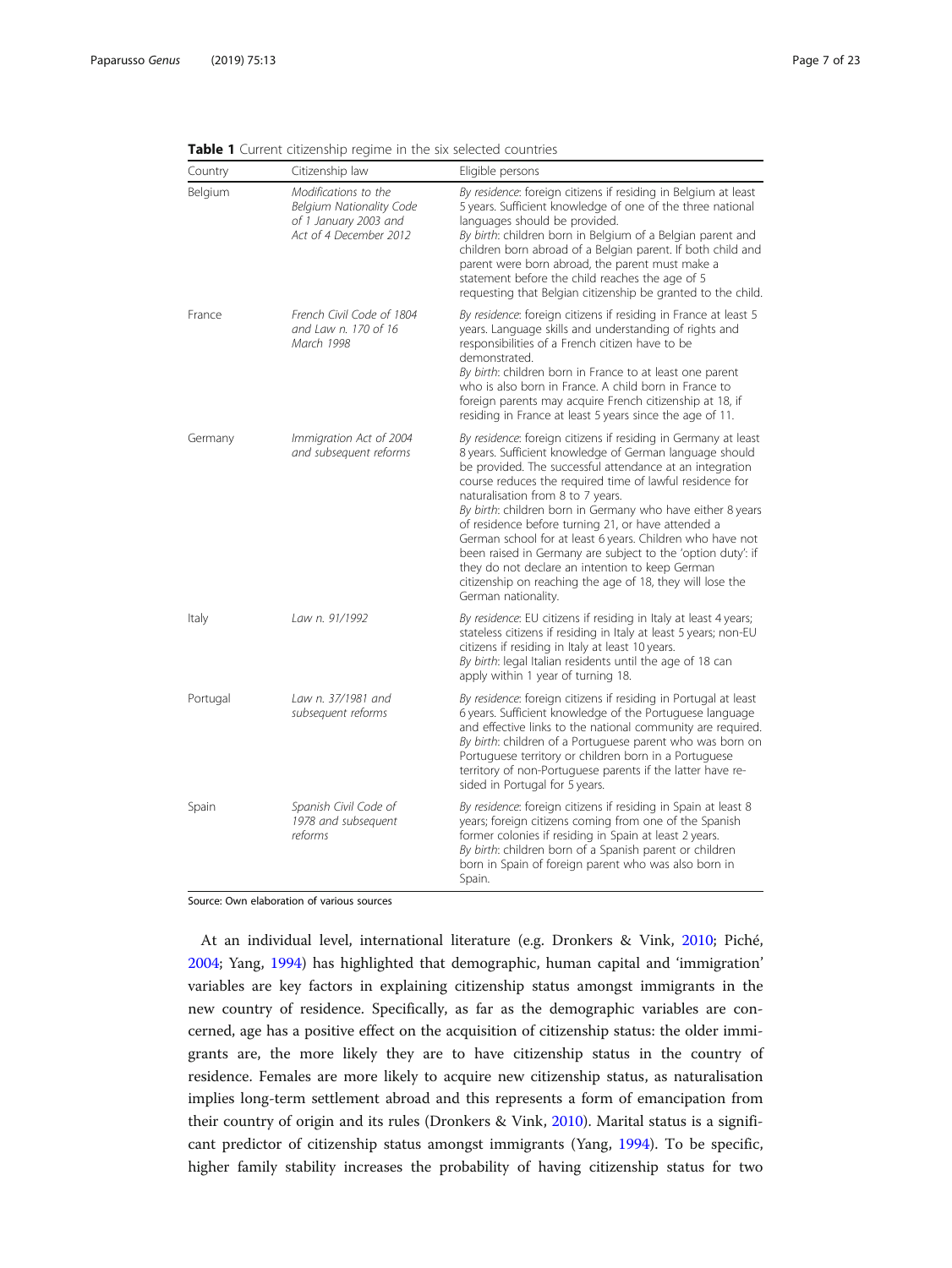reasons. Firstly, family stability is linked to the immigrants' length of residence in the new country of residence. As shown below, this is considered an important requirement by all naturalisation laws (in combination with other factors, such as evidence of social and economic integration and knowledge of the national language). Secondly, spouses and children benefit more from a long duration of residence and stabilisation in the host society than do immigrants without such a family status in the country of residence, because of the possibility of family reunification and naturalisation.

Human capital represents an essential condition for positive incorporation into the host society and it constitutes a fundamental starting point for succeeding in the labour market (Schneider & Crul, [2010\)](#page-22-0). In this regard, evidence shows that education improves the socio-economic status and occupational attainment of immigrants and their descendants (Di Bartolomeo, [2011\)](#page-20-0), so increasing their probability of being naturalised (e.g. Koopmans, [2016\)](#page-21-0). Moreover, as much importance has recently been attached to a knowledge of the language and civic values of the country of residence (being new requirements, which applicants for citizenship have to meet (Joppke, [2012\)](#page-21-0)), educational achievement appears to increase an immigrant's chances of obtaining citizenship status in the new country of residence. Thus, highly educated immigrants would be expected to be more likely to have citizenship status than less-educated immigrants. Moreover, economic and financial conditions have a significant effect on citizenship status amongst immigrants: the more stable an immigrant's labour and financial conditions, the higher the likelihood the immigrant will have citizenship status in the new country of residence. At the same time, the acquisition of citizenship status can be interpreted as a way of improving the stabilisation of immigrants, their labour opportunities in the country of residence and chances of mobility (Massey, Durand, & Pren, [2015\)](#page-21-0), especially in times of economic recession. Finally, an immigrant's area of origin and the linkages arising, for instance, from colonial and post-colonial links between the countries of origin and residence, can influence the acquisition of citizenship status (Cesareo & Blangiardo, [2009](#page-20-0); Yang, [1994](#page-22-0)). The case of Filipinos and Latin Americans living in Spain or in Portugal is one example (Tran, [2017](#page-22-0)).

As regards the 'immigration' variables, the number of years an immigrant spends in the country of residence increases their likelihood of being naturalised (Piché, [2004](#page-21-0)). Immigrants with a longer duration of residence are less likely to be excluded or discriminated against at a social and economic level, and they are generally more likely to have established a solid relationship with the host society. As regards the time of arrival in the country of residence, it is generally acknowledged (e.g. Alba & Nee, [2003;](#page-20-0) Portes & Rumbaut, [2001](#page-22-0)) that the age on arrival or the immigrant generation influence the cultural, political and socio-economic assimilation of immigrants. Specifically, immigrants who migrate at a younger age, and therefore socialise in the country of residence, will have more opportunities for better integration than those who migrate at an older age, especially in terms of language proficiency, educational attainment, labour opportunities and household income (e.g. Rumbaut, [1997\)](#page-22-0). Status on entry to the country of residence, which can be considered as a proxy for the reason for migration or the migration channel, is a predictor of the likelihood an immigrant will be naturalised in the country of residence. In particular, it can predict the likelihood of permanent residence and the likelihood that they will participate in the labour market of the host society in the long term, thus influencing the immigrant's integration and incorporation into the host society.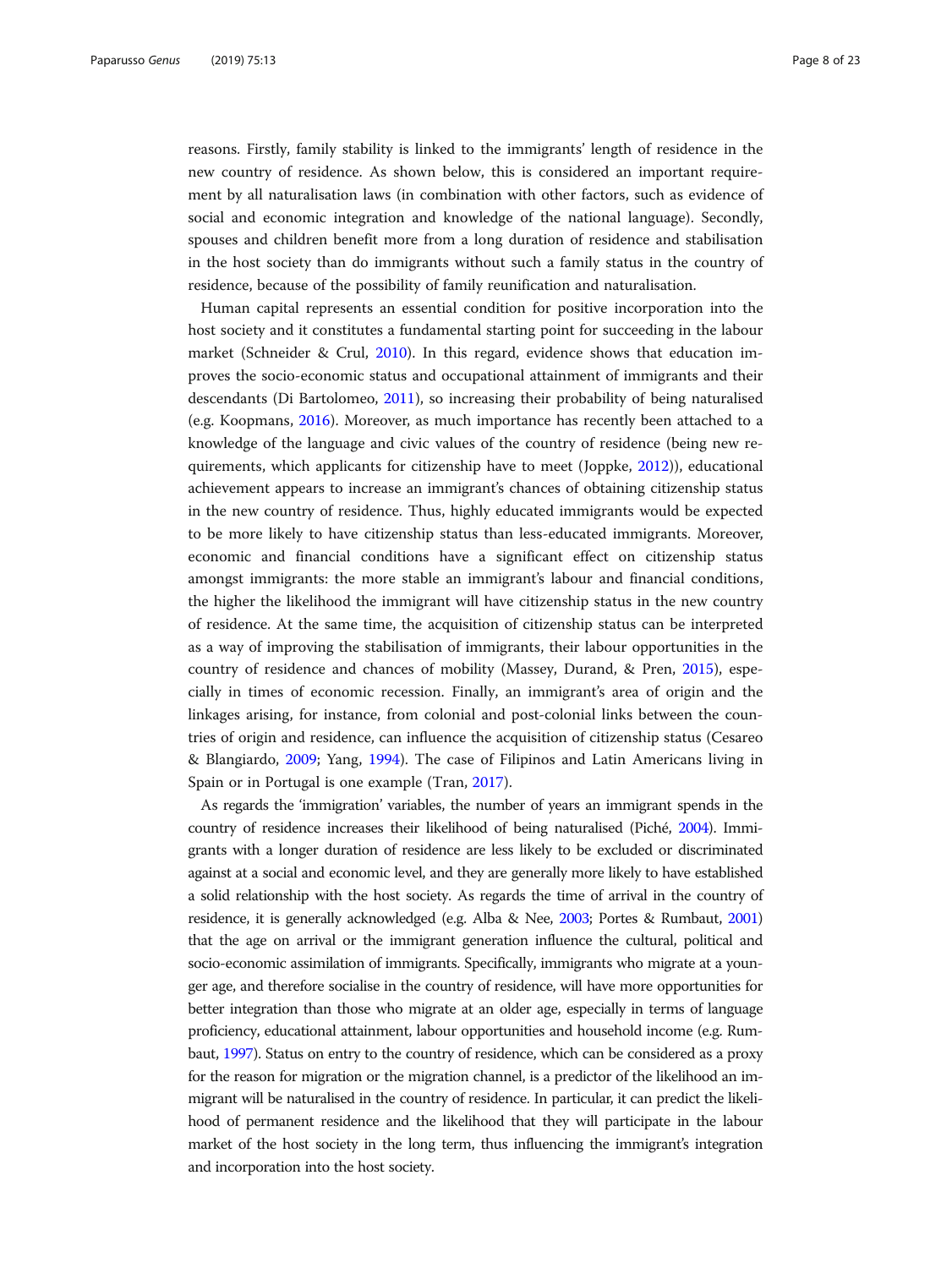In sum, higher education, economic status, perceived financial well-being and duration of residence appear to increase the likelihood of young and adult immigrants having citizenship status, as they are indicators of assimilation into the country of residence.

However, such factors, though important, only constitute some of the elements of the more comprehensive issue of immigrant citizenship status in Europe. National citizenship policies, which establish the rules for obtaining citizenship status in the country of residence, are fundamental for completing this picture. In particular, international literature (e.g. Bauböck & Helbling, [2011](#page-20-0)) has highlighted that the residence requirement for naturalisation, toleration of dual citizenship and policy outcomes, such as the naturalisation rate and the proportion of foreign citizens (resident population with citizenship of a foreign country), can affect access to citizenship status. In particular, a higher number of years of residence required for naturalisation can decrease the likelihood that immigrants will have citizenship status in the new country of residence. As an indicator of the degree of inclusiveness of the immigrant's receiving country and the permeability of its material and immaterial boundaries (Howard, [2005\)](#page-21-0), toleration of dual citizenship, i.e. the possibility that naturalised citizens can retain their native citizenship, appears to favour citizenship status amongst newcomers, since it does not change their sense of belonging to their country of origin. Moreover, as claimed by Howard ([2009](#page-21-0)), the naturalisation rate, which measures the ratio between the yearly number of naturalisations and the number of foreign citizens living in a country, can depend on both the naturalisation policy and on foreign citizen demand, which I believe to be mutually dependent. Thus, the higher the naturalisation rate, the higher the likelihood that immigrants will have citizenship status in their new country of residence. Finally, in contrast to the detrimental effect of a high proportion of foreign citizens on the immigrant integration process, as found by Cesareo and Blangiardo ([2009](#page-20-0)), I would argue that the proportion of foreign citizens living in a country may influence citizenship status amongst immigrants positively, since it indicates openness and an inclination of the host society to welcome newcomers and potential new citizens. The proportion of foreign citizens in a country may depend on several factors, the combination of which may result in a large foreign population; therefore, all things being equal, the host country may promote a legislation that recognises its immigrants as permanent residents and then citizens. These considerations become even truer if only non-EU foreign citizens are considered. Non-EU citizens are more culturally distant and, therefore, more difficult to be integrated, compared to EU citizens. Moreover, the latter benefit from the free circulation regime in the Schengen area and from an easier access to citizenship rights in some European immigration countries, compared to the former.

# Data, measures and method

# Data

Individual-level data come from the Immigrant Citizens Survey (ICS), conducted by the King Baudouin Foundation and the Migration Policy Group, from October 2011 to January 2012. Seven thousand four hundred sixty-eight immigrants were surveyed in the following countries and cities: Belgium (Antwerp, Brussels and Liège), France (Lyon and Paris), Germany (Berlin and Stuttgart), Hungary (Budapest), Italy (Milan and Naples), Portugal (Faro, Lisbon and Setubal) and Spain (Barcelona and Madrid).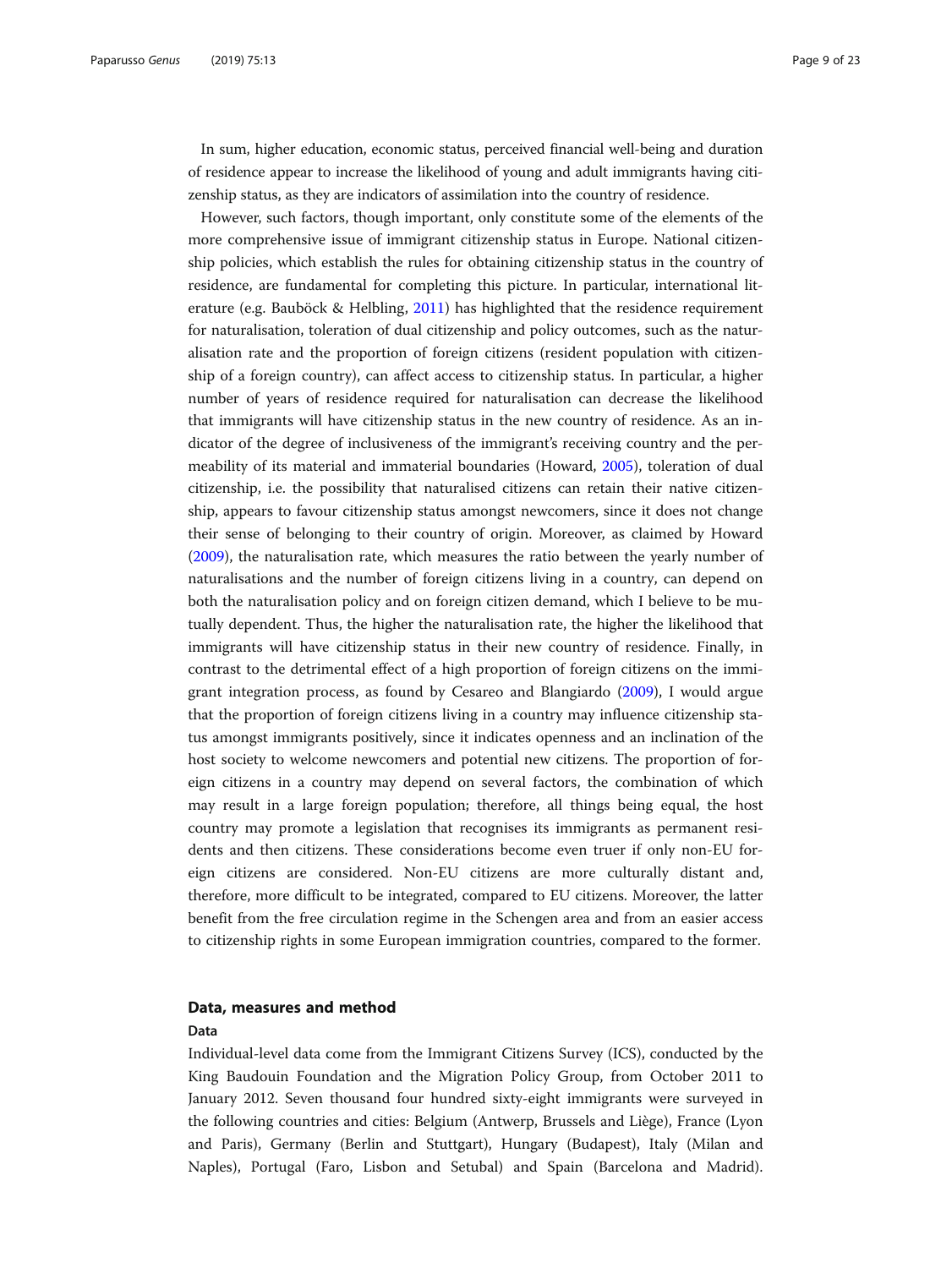However, Hungary was omitted from the sample because it cannot easily be set within one of the four traditional national immigration and integration models; the dataset was therefore reduced to 6255 individuals. The ICS survey is aimed at those not born in the country of residence (although immigrated as minors), those who are or were non-EU citizens or stateless persons (born as citizen of country other than EU/EEA countries or Switzerland), those who have been living in the country for more than a year, those holding or renewing legal immigrant status and being 15 years of age or older. The survey deals with the following topics: employment, languages, civic and political participation, family reunion, long-term residence and citizenship.

Country-level data come from a systematic review of national citizenship policies, academic literature and the Eurostat database.

# Individual-level measures: demographic, human capital and 'immigration' variables

The key dependent variable is *nationality*, which is a dummy variable where 1 indicates the respondent has citizenship status in the country of residence and 0 indicates that they do not. From the previous literature, I selected the following demographic variables as individual-level independent measures: (a) respondents' age, measured in years; (b) gender, represented by the dummy variable male (reference category) and female; (c) marital status, distinguishing between 'legally married or in civil union' (reference category), 'legally separated, divorced or dissolved civil union', 'living with a partner', 'widowed or civil partner deceased' and 'single'; (d) area of origin, distinguishing between 'Asia' (reference category), 'Eastern Europe', 'Latin America', 'Middle East', 'North Africa' and 'Sub-Saharan Africa' and finally (e) former colony, measured by a dummy variable (0/1) indicating whether the respondent's country of origin is a former colony of his/her new country of residence (for instance, the Spanish-speaking countries of Latin America for Spain, and Brazil for Portugal) or not (reference category). As regards the human capital variables, I selected the following: (f) *current economic situ*ation, distinguishing between 'in paid work' (reference category), 'in education', 'unemployed', 'retired, sick or disabled' and 'homemaker or other'; (g) *perceived financial* well-being, distinguishing between 'comfortable' (reference category), 'sufficient', 'difficult' and 'very difficult' and finally (h) educational attainment, referring to the number of years spent in education.<sup>1</sup> As 'immigration' variables, I selected firstly, (i) years since migration, referring to the number of years lived in the country of residence, measured by the difference between the year of the interview and the year of arrival in the country of residence. Secondly, (l) status on entry, distinguishing between 'work or study' (reference category), 'family reunion', 'permanent-long term', 'humanitarian', 'other legal status' and 'other illegal status'. Thirdly, (m) respondents' immigrant generation, distinguishing between the first (reference category) and 1.5. To be precise, first generation means those who migrated at 18 and over years of age, whilst 1.5 generation includes those who migrated at under 18 years of age, according to a simplified version of the definition given by Rumbaut [\(1997](#page-22-0)).

As shown in Table [2](#page-10-0), the proportion of immigrants holding citizenship status in the country of residence varies widely between countries, with Belgium and France being the most favourable for the granting of citizenship status to immigrants and Italy being the least favourable.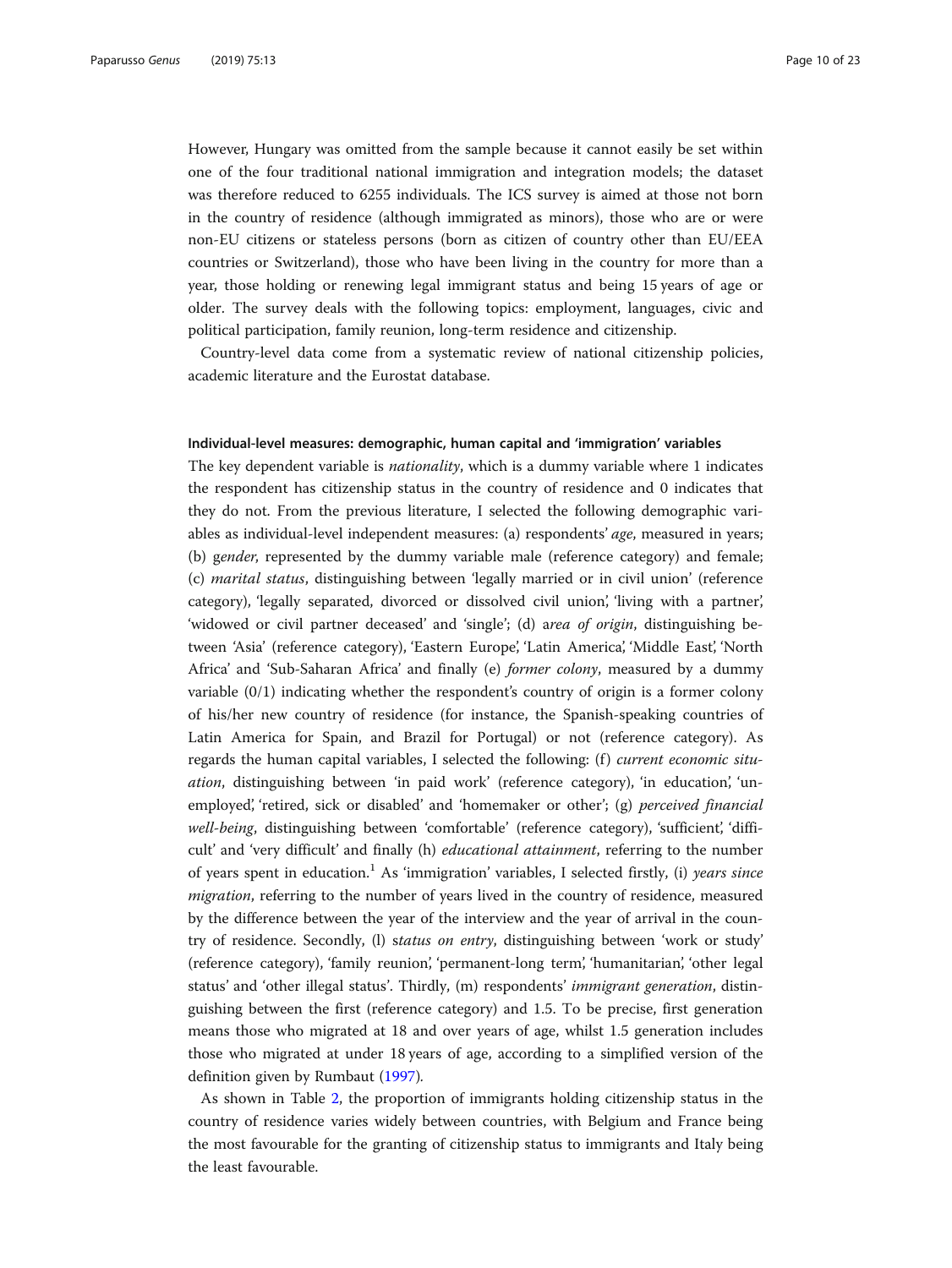<span id="page-10-0"></span>The definitions of the independent individual-level measures along with their percentage, mean and standard deviation are reported in Table [3.](#page-11-0) They help to shed light on the respondents' individual characteristics. The average age of immigrants residing in Belgium, France, Germany, Italy, Portugal and Spain is 38.2 years. Females represent 51.2%. Whilst most of the immigrants are married (52.1%), 29.7% are single; 7.9% are legally separated, divorced or have had a civil union dissolved; 6.9% are living with their partner and 2.7% are widowed. As regards the area of origin, 22.6% of immigrants come from Latin America, 16.6% from Eastern Europe, 18.6% from Sub-Saharan Africa, 16.6% from North Africa, 13.1% from Asia and 11.6% from the Middle East. It is interesting to note that 38% of the respondents' countries of origin were former colonies of their new countries of residence. As for their current economic situation, 57.9% have paid work, 19.1% are unemployed, 9.8% are in education, 7.2% are homemakers or other and 5.3% are retired, sick or disabled. Regarding their financial well-being, 14.9% of the respondents are comfortably well-off, 45.5% sufficiently so, 25.4% are in difficult financial circumstances and 12.9% very difficult. Educational attainment is quite high, equal to 10.7 years of education on average. When immigration variables are considered, the number of years since migration is on average 13.8. On average, three out of four respondents are first-generation immigrants, whilst one in four is from the 1.5 generation. Moreover, the respondents entered the country of residence with the following status: 32.5% work or study, 27.9% family reunion, 8.3% permanent-long term, 11.9% humanitarian, 12% another legal status and 4.2% other illegal status.

### Country-level measures: national citizenship policies

I identified four measures of national citizenship policies consistent with the aspects of national citizenship policy discussed above. Firstly, the residence requirement for naturalisation, a discrete variable, which measures the number of years foreign citizens require for naturalisation in the new country of residence. Since the variable assumes only four values (5, 6, 8 and 10), it has been made dichotomous: it takes value 1 if the number of years required for naturalisation is equal to 5 or 6 and value 2 if the number of years required for naturalisation is equal to 8 or 10. Secondly, toleration of dual citizenship, a dichotomous variable indicating whether or not foreign citizens acquiring citizenship rights in the new country of residence can keep their previous citizenship. Third, the naturalisation rate, the ratio between the yearly number of naturalisations and the number of foreign citizens in a country [\(Eurostat online database\)](#page-21-0). Finally, the proportion of foreign citizens, a continuous variable measuring the number of foreign

Table 2 Immigrants by citizenship status in six selected countries of residence, between 2011 and 2012. Percentage values and number of cases

| Immigrant         | Country of residence |        |         |       |          |       |       |
|-------------------|----------------------|--------|---------|-------|----------|-------|-------|
| citizenship       | Belgium              | France | Germany | Italy | Portugal | Spain |       |
| <b>Nationals</b>  | 47.5                 | 42.0   | 15.2    | 6.6   | 23.4     | 38.4  | 28.9  |
| Foreign nationals | 52.5                 | 58.0   | 84.8    | 93.4  | 76.6     | 61.6  | 71.1  |
| Total             | 100.0                | 100.0  | 100.0   | 100.0 | 100.0    | 100.0 | 100.0 |
| No. of cases      | 1024                 | 981    | 1201    | 797   | 1258     | 994   | 6255  |
| % by country      | 16.4                 | 15.7   | 19.2    | 12.7  | 20.1     | 15.9  | 100.0 |

Source: Own elaboration of ICS data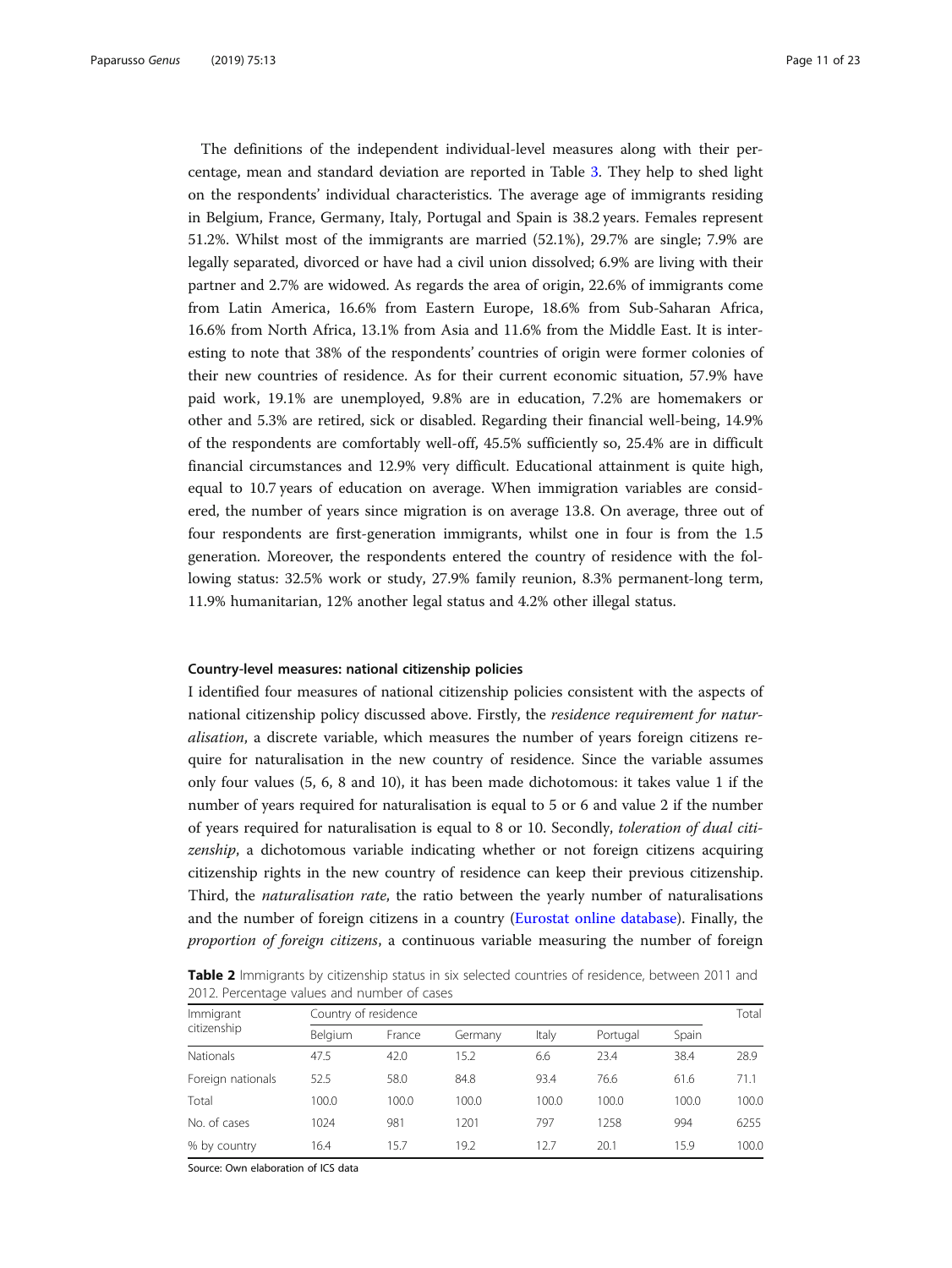| Independent variables                                | % or mean and (SD) |
|------------------------------------------------------|--------------------|
| Demographic variables                                |                    |
| Age (in years)                                       | 38.2 (12.5)        |
| Female                                               | 51.2               |
| Marital status                                       |                    |
| - Legally married, civil union                       | 52.1               |
| - Legally separated, divorced, dissolved civil union | 7.9                |
| - Living with partner                                | 6.9                |
| - Single                                             | 29.7               |
| - Widowed, civil partner deceased                    | 2.7                |
| Area of origin                                       |                    |
| - Asia                                               | 13.1               |
| - Eastern Europe                                     | 16.6               |
| - Latin America                                      | 22.6               |
| - Middle East                                        | 11.6               |
| - North Africa                                       | 16.6               |
| - Sub-Saharan Africa                                 | 18.6               |
| Former colony                                        | 38.0               |
| Human capital variables                              |                    |
| Perceived financial well-being                       |                    |
| - Comfortable                                        | 14.9               |
| - Sufficient                                         | 45.5               |
| - Difficult                                          | 25.4               |
| - Very difficult                                     | 12.9               |
| Current economic situation                           |                    |
| - In paid work                                       | 57.9               |
| - Homemaker or other                                 | 7.2                |
| - In education                                       | 9.8                |
| - Retired, sick or disabled                          | 5.3                |
| - Unemployed                                         | 19.1               |
| Educational attainment                               | 10.7(4.4)          |
| Immigration variables                                |                    |
| Years since migration                                | 13.8 (10.6)        |
| Immigrant generation                                 |                    |
| - 1st generation                                     | 75.3               |
| - 1.5 generation                                     | 24.1               |
| Status on entry                                      |                    |
| - Work or study                                      | 32.5               |
| - Family reunion                                     | 27.9               |
| - Permanent-long term                                | 8.3                |
| - Humanitarian                                       | 11.9               |
| - Other legal status                                 | 12.0               |
| - Other illegal status                               | 4.2                |

<span id="page-11-0"></span>Table 3 Descriptive statistics on independent individual-level variables. Sample of immigrants  $(N = 6255)$  in six selected countries of residence, between 2011 and 2012

The variables marital status, area of origin, perceived financial well-being, current economic situation, immigrant generation and status on entry have missing values Source: Own elaboration of ICS data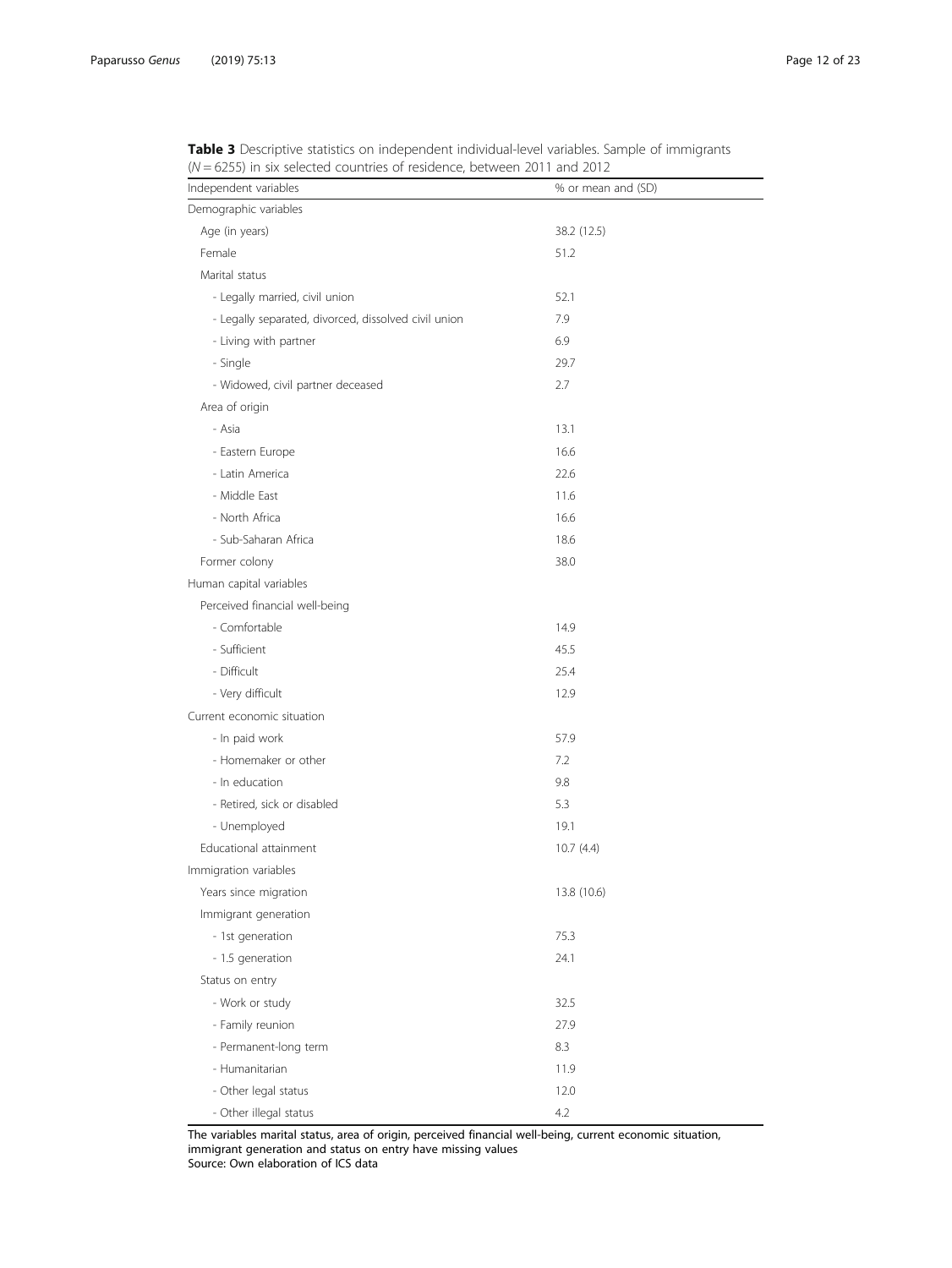citizens as a percentage of the total resident population ([Eurostat online database\)](#page-21-0). Although it represents one of the key aspects of national citizenship policies, the variable citizenship by birth, which measures whether or not children born to parents with foreign citizenship automatically receive citizenship rights in the country of their birth, has not been taken into account, since the focus of this analysis are the young and adult immigrants who were not born in their country of residence. Finally, *civic integra*tion has also been considered, but it was not statistically significant. In particular, I used the CIVIX index, developed by Wallace Goodman [\(2014](#page-22-0)). It is based on three target civic knowledge areas (country knowledge, language and values) in the EU–15, and it goes from 0 to 6, where 0 means low civic integration requirements and 6 high civic integration requirements.

Table 4 shows detailed values for these policy variables. The four country-level measures considered in the empirical analysis reflect the individual-level data and therefore refer to people not born in the country of residence, who are or were non-EU citizens and who are holding or renewing a legal immigrant status in the new country of residence. However, in order to have a more complete picture, I presented the naturalisation rate of all foreign citizens and of non-EU foreign citizens only, on the one hand, and the proportion of all foreign citizens and of non-EU foreign citizens only, on the other hand, however, bearing in mind that only the data on non-EU foreign citizens are employed in the empirical analysis. As expected, the data show that non-EU foreign citizens are more interested in acquiring the citizenship status of the new country of residence, compared to all foreign citizens, and that, conversely, the proportion of non-EU foreign citizens is lower if compared to that of all foreign citizens living in the six European countries considered in this study.

Of the countries represented here, Italy and Spain show the highest number of years required for foreign citizens to be naturalised. As already noted, non-EU, first-generation immigrants who intend to acquire Italian or Spanish citizenship require 10 years of residence. EU citizens only require 4 years of legal residence, but this does not seem to be encouraging Romanians, the largest immigrant group residing in Italy, to ask for Italian citizenship and therefore increase the Italian naturalisation rate, as can be deduced from the comparison between the naturalisation rate of all foreign citizens and that of non-EU foreign citizens only (1.45% and 1.77%, respectively). Spain and Portugal have high naturalisation rates and proportions of foreign citizens. This is because of Spanish legislation allowing some nationalities coming from former colonies

| Country   | No. of years of<br>residence<br>required for<br>naturalisation | Toleration of<br>dual<br>citizenship (1<br>$=$ yes; $0 =$ no) | Naturalisation<br>rate of all<br>foreign<br>citizens (in %) | Naturalisation rate<br>of non-EU foreign<br>citizens only (in<br>% | Proportion<br>$(\%)$ of all<br>foreign<br>citizens | Proportion (%)<br>of non-EU for-<br>eign citizens<br>only |
|-----------|----------------------------------------------------------------|---------------------------------------------------------------|-------------------------------------------------------------|--------------------------------------------------------------------|----------------------------------------------------|-----------------------------------------------------------|
| Belgium 5 |                                                                |                                                               | 2.56                                                        | 5.52                                                               | 11.04                                              | 3.7                                                       |
| France    | 5                                                              |                                                               | 2.96                                                        | 4.06                                                               | 6.04                                               | 3.8                                                       |
| Germany 8 |                                                                | 0                                                             | 1.52                                                        | 2.37                                                               | 9.05                                               | 4.8                                                       |
| Italy     | 10                                                             |                                                               | 1.45                                                        | 1.77                                                               | 6.82                                               | 4.9                                                       |
| Portugal  | 6                                                              |                                                               | 5.22                                                        | 6.58                                                               | 4.14                                               | 2.8                                                       |
| Spain     | 10                                                             |                                                               | 2.16                                                        | 3.46                                                               | 11.18                                              | 7.0                                                       |

**Table 4** Measures of national citizenship policies in the six selected countries in 2011

Source: Own elaboration of various sources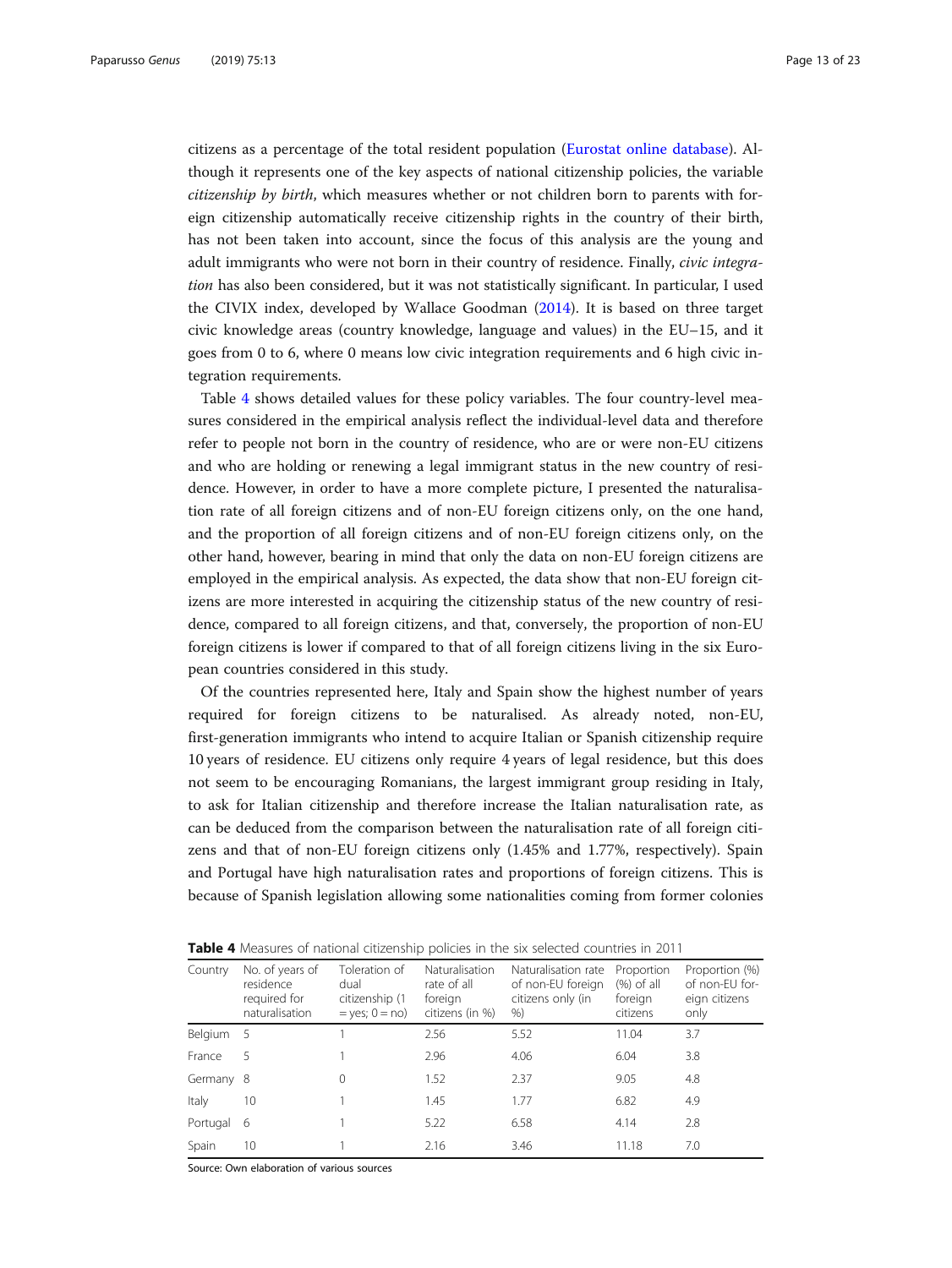to acquire citizenship after 2 years of uninterrupted legal residence without losing citizenship of their country of birth. Similarly, citizens of the following former Portuguese colonies are entitled to Portuguese citizenship if they were born during the period of Portuguese rule: Angola, Cape Verde, Portuguese India, Guinea Bissau, East Timor, Macao, Mozambique, and São Tomé and Principe. Indeed, Portugal has the highest naturalisation rates amongst the considered countries (5.22% and 6.58% for all foreign citizens and non-EU foreign citizens only, respectively). In the same way, the Italian citizenship law (Law n. 91/1992) establishes that the foreign descendant until to the second degree of an Italian citizen can acquire the Italian citizenship at the age of 18 and after having lived in Italy for at least 2 years. These special citizenship regimes may influence the likelihood of acquiring the citizenship status in the country of residence amongst young and adult immigrants. With the exception of Italy (the survey does not provide information about the bloodline of the respondents), this effect will be controlled with the variable former colony. Finally, Germany's citizenship policy appears to be one of the most restrictive in Europe, requiring 8 years of residence for naturalisation: as a consequence, despite the high proportion of foreign citizens (9.05%), Germany has an extremely low naturalisation rate (1.52%), which however increases if we consider non-EU foreign citizens only (2.37%).

# Method

As my focus is on immigrant citizenship status as the result of both individual factors and policy factors, my first idea was to use a multilevel logistic model, to analyse differences in the probability of having citizenship status in the country of residence amongst young and adult immigrants as the result of variations in the two different levels of independent variables. Level 1 variables are the individual characteristics of the immigrants and level 2 variables are the characteristics of the country. As generally acknowledged (e.g. Goldstein, [1999\)](#page-21-0), the multilevel modelling technique is used to assess the effects of macro-level characteristics on individuals because this method uses data in which units at one level are nested within the units at the next level (Guo & Zhao, [2000](#page-21-0); Hox, [1995\)](#page-21-0). Nevertheless, some concerns raised from the fact that the multilevel analysis was limited to six countries. In fact, 'if the number of groups is small, and even if the group sizes are large, estimates of the variance component and of their SEs are imprecise and likely to be biased downwards' (Bryan & Jenkins, [2016](#page-20-0), p. 7). Although the mean immigrant sample size per country was rather high (Simonsen, [2017](#page-22-0)), six countries were not enough to avoid unbiased results (Bryan & Jenkins, [2016](#page-20-0); Mills & Präg, [2016;](#page-21-0) Stegmueller, [2013](#page-22-0)). Given these considerations, I opted for a cluster-robust analysis and therefore for a logistic regression model with cluster-robust standard errors. Cluster-robust analysis is used when data are grouped into clusters, with model errors uncorrelated across clusters but correlated within clusters (Cameron & Miller, [2015\)](#page-20-0). Therefore, when individual-level cross-sectional data are clustered into geographical areas, such as country, to control for within-cluster error correlation is very important in order to obtain accurate standard errors and, thus, precise estimates.

# Results: the role of individual and national factors

To analyse differences in the likelihood of citizenship status in the country of residence in young and adult immigrants residing in six European countries as a result of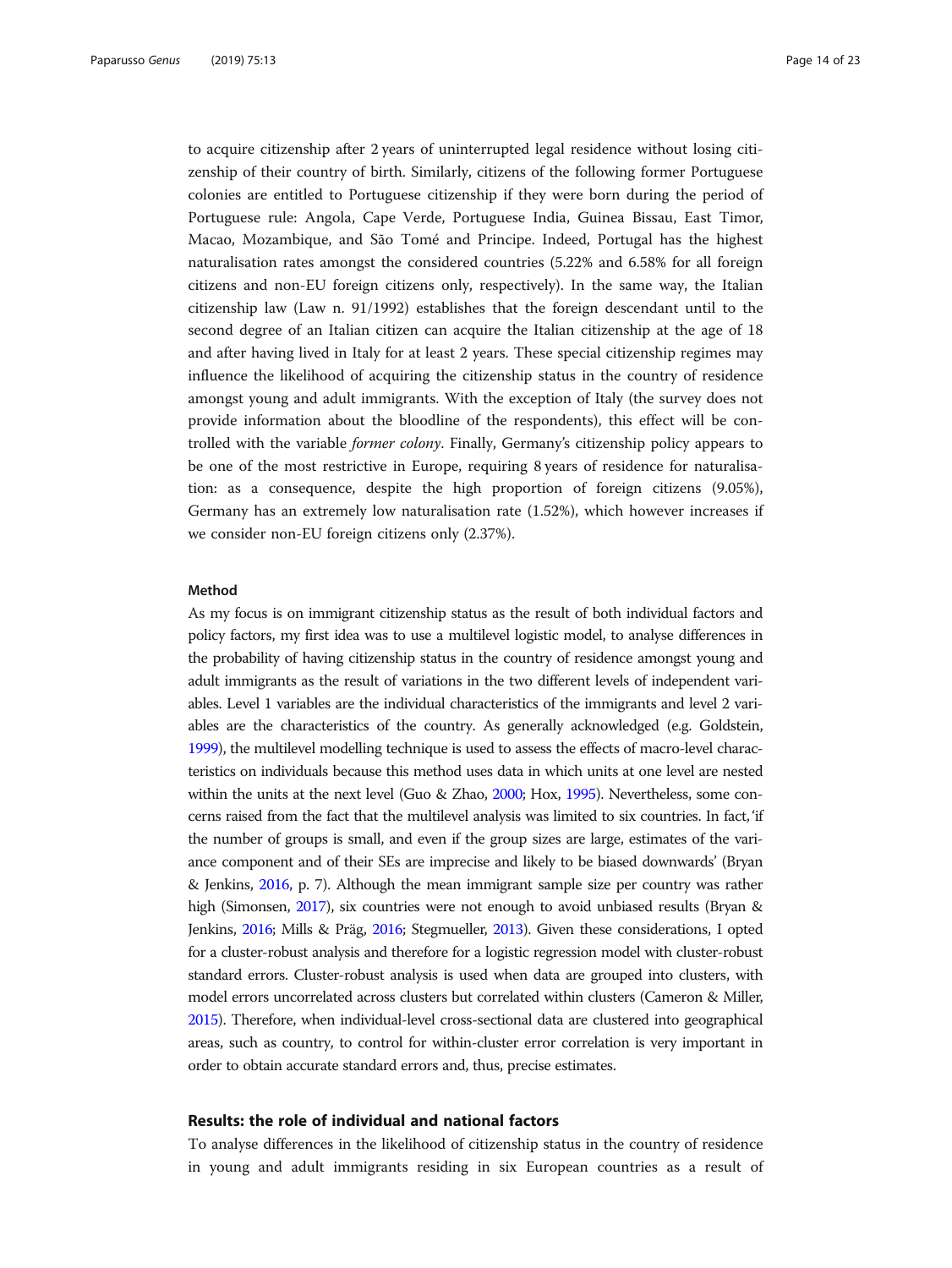variations in individual and policy factors, a logistic regression model with cluster-robust standard errors has been performed. The results of this analysis are presented in Table [5](#page-15-0). However, before starting to interpret the odds ratios, it is important to point out that individual- and country-level measures have a mutual conditioning effect on the acquisition of citizenship status amongst young and adult immigrants residing in Europe. In particular, as regards the individual-level measures, since heterogeneous factors have been taken into account, I argue that they may be selective of immigrants who are more prone to acquire citizenship status in the country of residence and that they may also produce attitudes and values which increase an immigrant's likelihood of acquiring citizenship status in the country of residence. However, the data do not allow us to empirically test whether the relationship between individual-level measures and citizenship status is selective or causally influenced (Axinn & Thornton, [1992](#page-20-0)).

Findings on gender show that females are more likely to have citizenship status than males. According to international literature (e.g. Itzigsohn & Giorguli-Saucedo, [2005](#page-21-0)), females are more likely to experience positive incorporation into the host society than their male counterparts, they are more likely to intend to remain permanently in the country of residence and, therefore, more likely to naturalise. As for marital status, results show that those immigrants who are single, living with a partner, legally separated, divorced or with have had a civil union dissolved are less likely to have citizenship status than immigrants who are married or in civil unions. Literature has highlighted the positive association between family stability and naturalisation (e.g. Yang, [1994\)](#page-22-0). In particular, family stability indicates the presence of social capital (i.e. family networks), more contacts within the country of residence, long-term and stable residence, less intention of returning to the country of origin and, therefore, successful integration into the country of residence (Barbiano di Belgiojoso, [2016](#page-20-0)). As regards the area of origin, immigrants from Sub-Saharan, Latin American and Eastern European countries appear to be the most likely to have citizenship status in the new country of residence. A special naturalisation regime provided for Latin Americans, the ethno-cultural and geographical proximity to the country of origin of both Latin Americans and Eastern Europeans (Cesareo & Blangiardo, [2009;](#page-20-0) Piché, [2004\)](#page-21-0) plus the more deprived and precarious living conditions in the original country characterising immigrants coming from Sub-Saharan countries, are the relevant factors that explain this result. Similarly, immigrants from a country which was formerly a colony of their new country of residence appear to be more likely to have citizenship status in their new country of residence than immigrants from a country which was not a former colony of their new country of residence. Former colony, which depends on colonial and post-colonial ties between the countries of origin and residence, and which 'make the former colonial state a preferred destination for people from the former colonies' (Vezzoli & Flahaux, [2017](#page-22-0), p. 3), can mean use of the same language by both foreign and native citizens. This can help to reduce the risks of social marginalisation and economic and professional segregation, increasing, for example, the chances of being employed in medium and highly skilled jobs and, more generally, of achieving successful integration into the new country of residence (Penninx, [2003](#page-21-0)).

As for the human capital variables, findings for the current economic situation show that immigrants who are homemakers or other and are retired, sick or disabled are less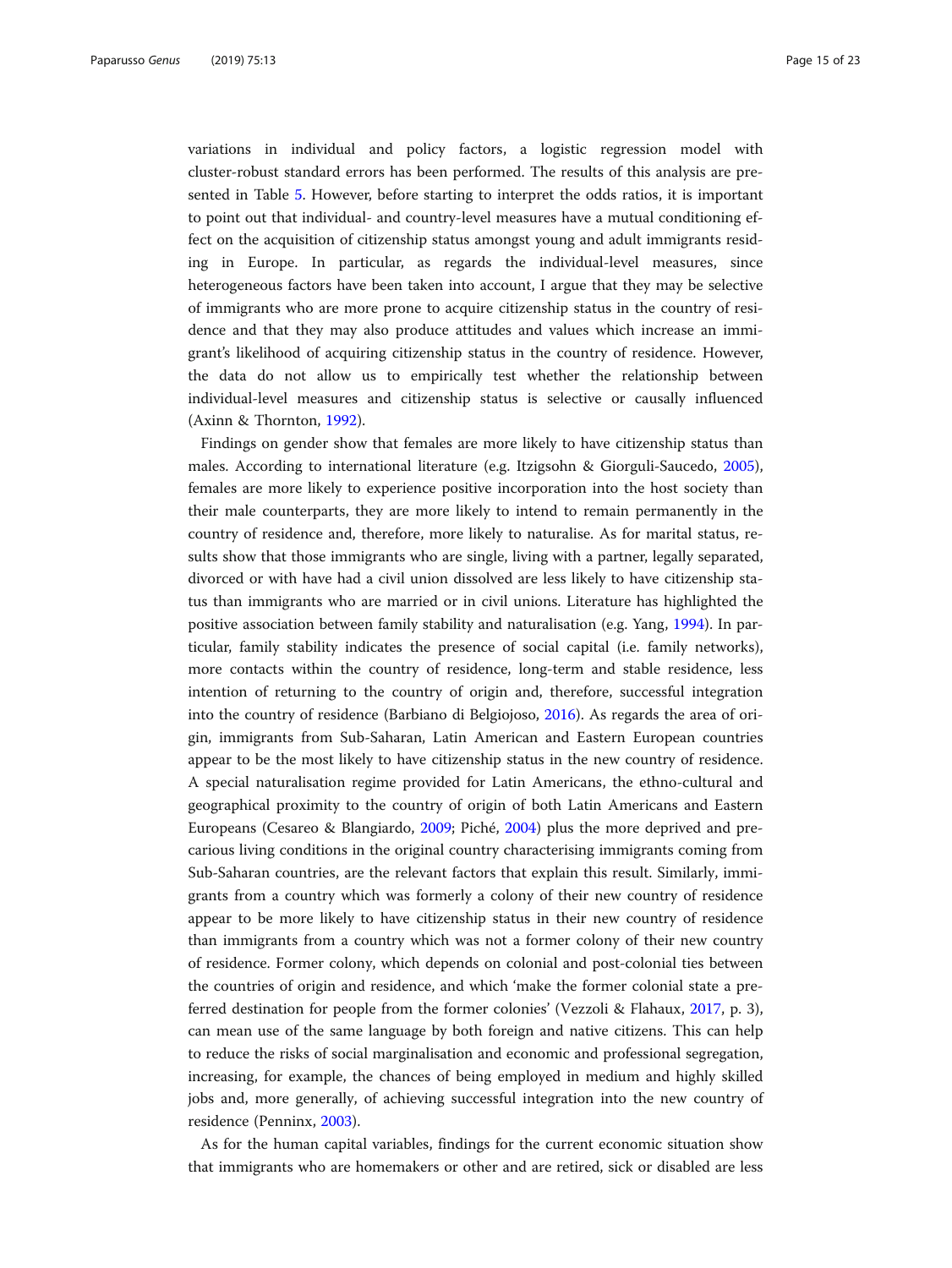|                                                                                        | Odds ratios | Significance |
|----------------------------------------------------------------------------------------|-------------|--------------|
| Demographic variables                                                                  |             |              |
| Age                                                                                    | 1.008       |              |
| Female (ref. cat. $=$ male)                                                            | 1.247       | $**$         |
| Marital status (ref. cat. = legally married or civil union)                            |             |              |
| - Legally separated, divorced, dissolved civil union                                   | 0.938       |              |
| - Living with partner                                                                  | 0.501       | $***$        |
| - Single                                                                               | 0.776       | $**$         |
| - Widowed, civil partner deceased                                                      | 1.099       |              |
| Area of origin (ref. cat. $=$ Asia)                                                    |             |              |
| - Eastern Europe                                                                       | 1.402       | ⋇            |
| - Latin America                                                                        | 1.676       | ***          |
| - Middle East                                                                          | 1.013       |              |
| - North Africa                                                                         | 1.309       |              |
| - Sub-Saharan Africa                                                                   | 1.824       | ***          |
| Former colony                                                                          | 1.040       | ⋇            |
| Human capital variables                                                                |             |              |
| Current economic situation (ref.<br>$cat = in paid work)$                              |             |              |
| - Homemaker or other                                                                   | 0.732       | ⋇            |
| - In education                                                                         | 0.857       |              |
| - Retired, sick, disabled                                                              | 0.558       | $**$         |
| - Unemployed                                                                           | 0.920       |              |
| Perceived financial well-being<br>$(ref. cat. = comfortable)$                          |             |              |
| - Sufficient                                                                           | 0.726       | $**$         |
| - Difficult                                                                            | 0.751       | ⋇            |
| - Very difficult                                                                       | 0.519       | $***$        |
| Educational attainment (in years)                                                      | 1.062       | $***$        |
| Immigration variables                                                                  |             |              |
| Years since migration                                                                  | 1.091       | $***$        |
| 1.5 generation (ref. cat. $=$ first generation)                                        | 1.649       | $***$        |
| Status on entry (ref. cat. = work or study)                                            |             |              |
| - Family reunion                                                                       | 1.530       | $***$        |
| - Permanent-long term                                                                  | 1.101       |              |
| - Humanitarian                                                                         | 1.299       | ⋇            |
| - Other legal status                                                                   | 0.838       |              |
| - Other illegal status                                                                 | 0.669       | $***$        |
| National citizenship policies                                                          |             |              |
| 8 or 10 years of residence required for naturalisation<br>(ref. cat. $= 5$ or 6 years) | 0.125       | $***$        |
| Toleration of dual citizenship                                                         | 1.014       |              |
| Naturalisation rate                                                                    | 1.386       | ***          |
| Proportion of foreign citizens                                                         | 2.617       | $***$        |

<span id="page-15-0"></span>

|  |  |  |  | <b>Table 5</b> Logistic regression with dependent variable nationality ( $N = 6255$ ) |  |  |  |
|--|--|--|--|---------------------------------------------------------------------------------------|--|--|--|
|--|--|--|--|---------------------------------------------------------------------------------------|--|--|--|

Significance:  $* p < 0.10$ ,  $** p < 0.05$ ,  $** p < 0.01$ 

Source: Own elaboration of ICS data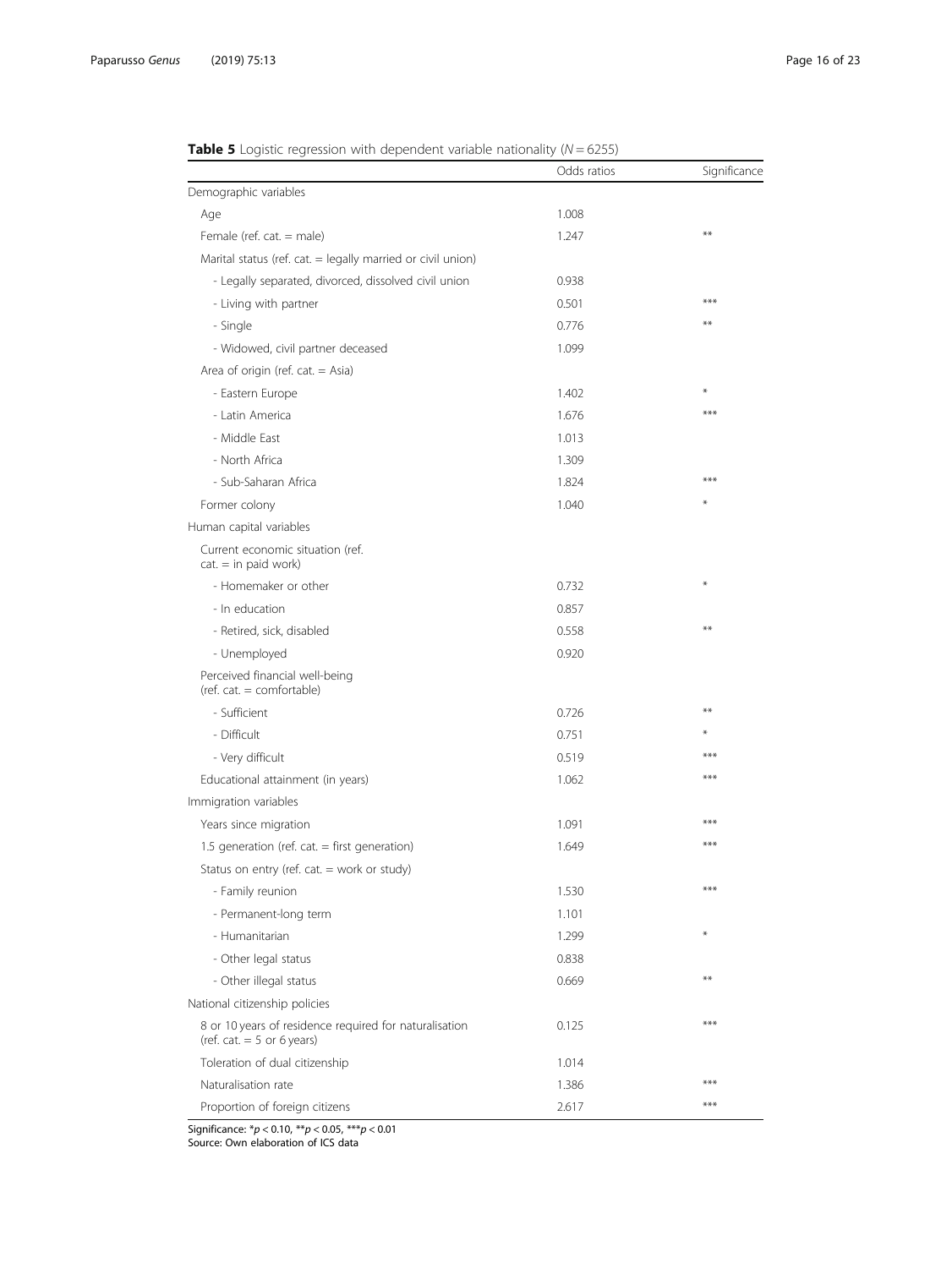likely to be naturalised than those who are employed. This result can be interpreted in the light of the neoclassical theory of migration (e.g. Todaro, [1969](#page-22-0)) according to which immigrants who are not employed face more problems in actualising their immigration and integration goals. They are therefore less equipped to apply for, and obtain, citizenship status in their new country of residence. As is predictable, a worse perceived financial well-being decreases an immigrant's likelihood of having citizenship status in the new country of residence. Perceived financial well-being is a subjective indicator of integration, which can be considered a proxy for income and participation in the labour market. It affects an immigrant's legal status and mobility in the country of residence. Income and participation in the labour market can particularly affect an immigrant's ability to become established in the host country, in terms of legal residence and stable labour conditions (Morris, [2001](#page-21-0)), as well as affecting their chances of becoming part of the host society and thus enjoying citizenship rights. Moreover, a definite annual income can be a prerequisite for naturalisation, as is the case of Italy (Busetta, [2016](#page-20-0); Paparusso, Fokkema, & Ambrosetti, [2017](#page-21-0)). However, it is important to note that both the current economic situation and perceived financial well-being variables may be hindered by the selection process, which singles out immigrants who are successfully integrated for the acquisition of citizenship status. Moreover, in paid work, immigrants could show higher financial well-being compared to immigrants who are homemakers or other and are retired, sick or disabled; therefore, results could be, to a certain extent, biased. As far as the lower likelihood of naturalisation of homemakers, who generally are migrants reunited to partners who are already in the country of residence, results will be clarified by the variable status on entry, which will be discussed below. Education has a positive effect on the citizenship status of immigrants: those who are more educated are more likely to have citizenship status than those who are less educated. This result supports the position in the public debate in Europe which argues that citizenship rights should only be granted to immigrants who can demonstrate that they have fully integrated and that they fulfil high integration requirements, such as further education and professional careers (Crul, Schneider, & Lelie, [2012](#page-20-0); Schneider & Crul, [2010\)](#page-22-0).

As far as the 'immigration' variables are concerned, the number of years since migration influences an immigrant's likelihood of naturalisation, as recently highlighted by Peters et al. ([2015](#page-21-0)). Thus, the more years they have lived in the country of residence, the higher the likelihood that they will have citizenship status. Moreover, 1.5-generation immigrants are more likely to have citizenship status than first-generation immigrants. This result supports the literature on integration studies, which argues that immigrants who arrive at a younger age are more integrated into the country of residence than immigrants who arrive at an older age (Portes & Rumbaut, [2001\)](#page-22-0). Indeed, immigrant generation is considered a crucial component of the integration process (Piché, [2004\)](#page-21-0). In particular, previous studies show that migrating at an early age can facilitate the process of incorporation, increase the sense of belonging and the political participation in the host society and encourage the acquisition of citizenship status in the new country of residence (e.g. Portes & Rumbaut, [2001](#page-22-0)). As for the status on entry, results show that migrant families are the most likely to naturalise. Family reunification is a 'key source of immigration' (Bosswick & Heckmann, [2006](#page-20-0), p. 19). In particular, it is one of the major entry channels into European countries, especially for Mediterranean countries (Reyneri, [2001\)](#page-22-0). Family reunification generally implies that, having migrated to join family members, the immigrants intend to settle permanently in the new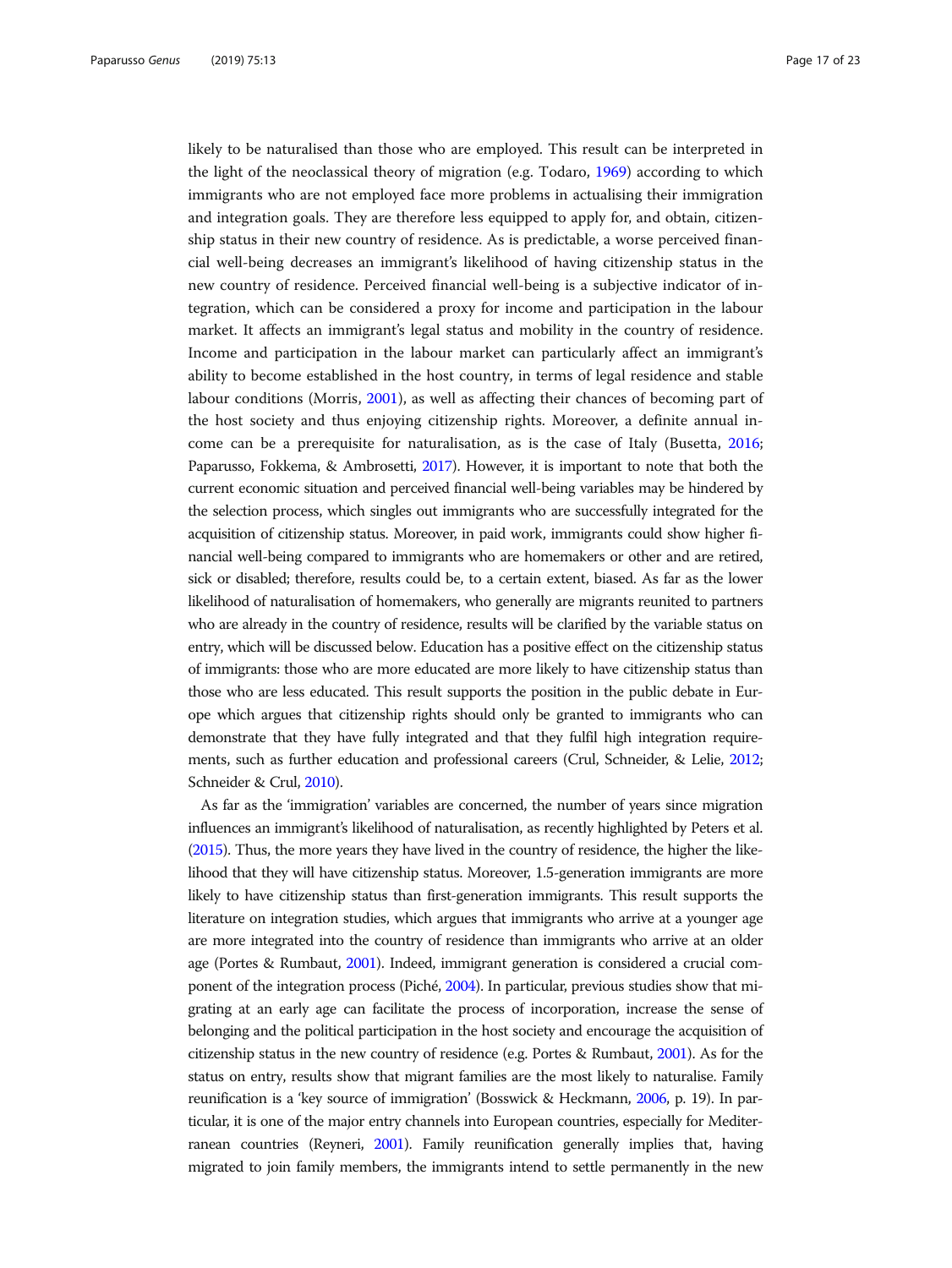<span id="page-17-0"></span>country of residence, although with some exceptions to this behaviour that may depend on immigrants' country of origin, family migration models and projects, as recently found by Barbiano di Belgiojoso and Terzera ([2018](#page-20-0)). Moreover, family formation facilitates the naturalisation of immigrants and their descendants in European countries. Humanitarian immigrants also have a strong motivation for acquiring citizenship status in the country of residence as it might give them more safety and freedom of movement; they will have had to leave their own country for safety reasons.

When policy factors are considered, the results show that the residence requirement for naturalisation decreases the likelihood of immigrants residing in European countries to naturalise. A requirement for a higher number of years for naturalisation can reduce the desire of immigrants to apply for citizenship status and reduce their chances of obtaining it. Conversely, toleration of dual citizenship by the country of residence is not statistically significant. As regards the naturalisation rate and the proportion of foreign citizens, results show a positive effect on the likelihood of having the citizenship status, since they are synonymous with countries of residence, which are inclusive and proactive towards immigrants and their descendants.

# Discussion and conclusions

The aim of this paper was to examine the effect of both individual characteristics and measures of national citizenship policies on the likelihood of citizenship status amongst young and adult immigrants living in European countries. Specifically, our research questions were as follows: Which factors influence immigrant citizenship status the most? Do national citizenship policies affect the citizenship status of immigrants living in European countries? Are the traditional national immigration and integration models helpful in interpreting the results? I have responded to these research questions by performing a logistic regression model with cluster-robust standard errors on selected European countries using the data of Immigrant Citizens Survey. This kind of statistical analysis is used when cross-sectional data are grouped into clusters, with regression model errors independent across clusters but correlated within clusters (Cameron & Miller, [2015\)](#page-20-0).

The empirical analysis highlighted the considerable effect of individual characteristics on citizenship status. In particular, higher family stability, educational attainment, current economic situation, perceived financial well-being, duration of residence and coming from a country that is a former colony of their new country of residence appear to increase the likelihood of citizenship status amongst immigrants living in Europe, as they are synonymous with a consolidated process of integration into the country of residence. However, the effect of policy factors is also important. In particular, a lower residence requirement for naturalisation and a more inclusive environment favour immigrants becoming citizens of the new country of residence. These conditions seem to be characteristic of countries belonging to the French integration model, where there is a more balanced relationship between a low number of years of residence required for naturalisation, a relatively high naturalisation rate and proportion of foreign citizens compared to other countries. Therefore, this seems to be an optimal mix for promoting the acquisition of citizenship status amongst young and adult immigrants. Indeed, the acquisition of citizenship status by immigrants perfectly reflects the French integration model, according to which 'members of some cultural community abandon at least some of their customs and practices' (Mason, [1999,](#page-21-0) p. 266). The French 'Contrat d'accueil et de l'intégration', introduced by the first Sarkozy Law of 2003 but made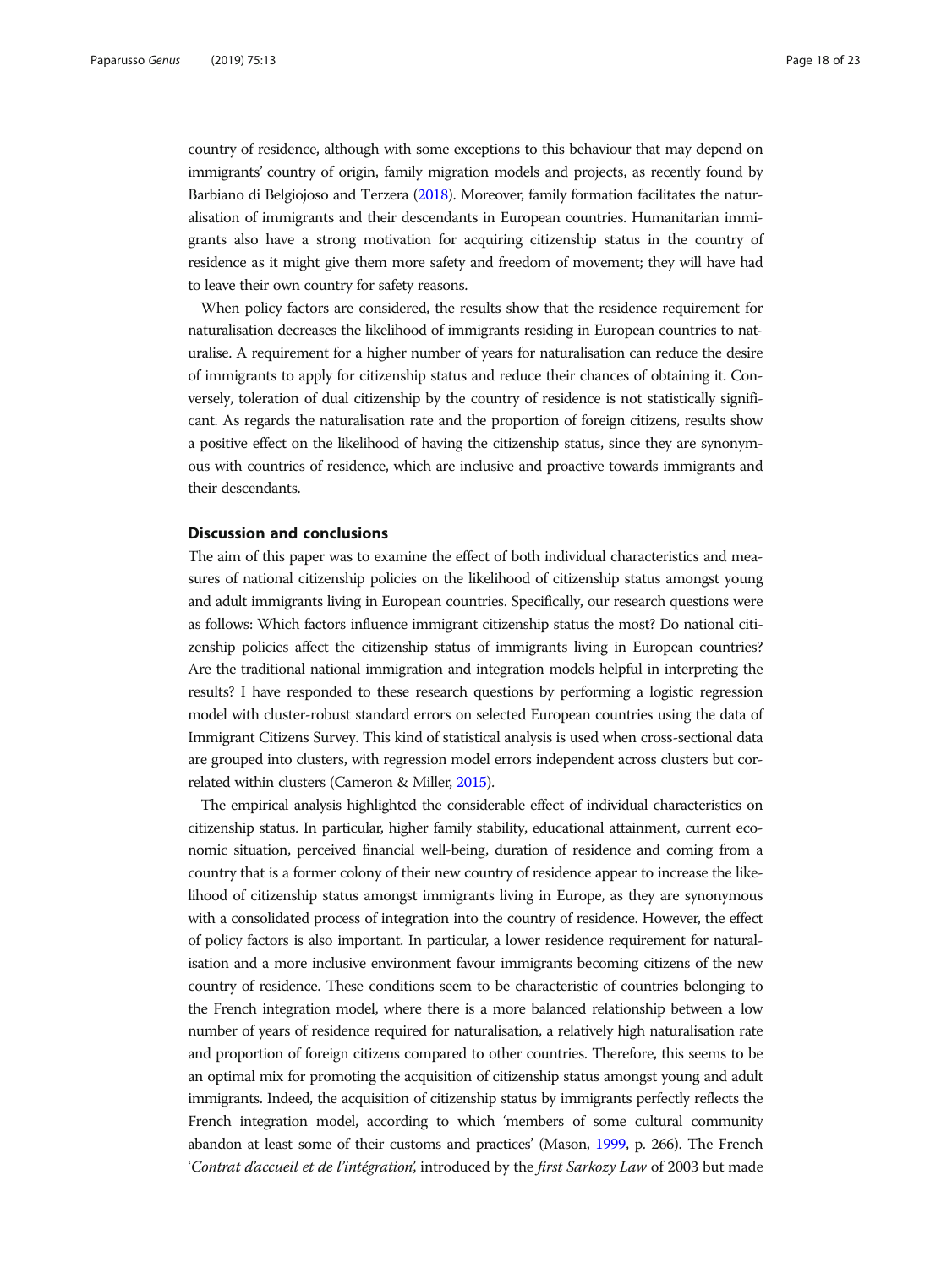compulsory in 2007 after the second *Sarkozy Law*, and the 'Integration Contract' recently included in the Belgian 'Citizenisation' policy show that the introduction of civic requirements has not been challenged by the shift from assimilationist to anti-discrimination policies. Ultimately, immigrants do not start to resemble native citizens by just adopting similar social, economic and cultural behaviours, but also by acquiring the same rights and duties. In this regard, citizenship status helps to reduce differences between foreign and native citizens, a marker of the integration paradigm.

Conversely, despite the special treatment of foreigners coming from former colonies in Spain and Portugal, and therefore the high naturalisation rate and proportion of non-EU foreign citizens in these countries, Southern European countries are characterised by a 'subordinate integration' (Ambrosini, [2005\)](#page-20-0). Integration is mainly restricted to those segments of the labour market, where there is a strong demand for unskilled and temporary work, which does not (yet) conform with a process of granting immigrants the same civil and political participation as the native citizens, as indicated by citizenship status. This is a distinctive feature of the Southern European countries, contributing to the definition of the aforementioned 'Southern European model of integration'. As far as Italy, this kind of approach towards integration becomes even more problematic if we consider that a turn towards the social and cultural dimension of integration has occurred in the last decade (Paparusso, [2016](#page-21-0)). As a result of a long process started with the 'Carta dei valori della cittadinanza e dell'integrazione' ('Charter of the values of citizenship and integration'), introduced by the Home Affairs Minister Giuliano Amato during the II Prodi Government in 2006, the Security Package (Law 94/ 2009), approved by the IV Silvio Berlusconi Government in July 2009, has institutionalised the importance of learning the Italian language and about Italian history and culture as a prerequisite for a positive and active inclusion of immigrants into the Italian society. Accordingly, few days after the entry into the Italian territory, immigrants have to sign an 'Integration Agreement<sup>22</sup> in order to obtain the permit of stay. One month before the expiration of the Agreement, the knowledge of the Italian language, civic culture and civil life have to be sufficiently proved by the immigrant through a test, whose failure means the denial of the permit of stay. Moreover, successfully passing a language test is amongst the requirements asked to immigrants who apply for the residence permit for long-term residents. Generally, the integration of immigrants is considered the final step of a successful and durable process of residence in the country of destination. With civic integration, the ability of immigrants to demonstrate to be integrated through the success in language and civic courses becomes a prerequisite of their entry and residence in the host country (Carbone, Gargiulo, & Russo Spena, [2018;](#page-20-0) Vitiello, [2017](#page-22-0)). By this way, the relationship between immigration and integration has been inverted. Integration and immigration policies have been inextricably linked, with integration that has been made functional to the entry and the residence of immigrants in a foreign country and that has been placed amongst the instruments and the policies of immigration control (Paparusso, [2017](#page-21-0)). Moreover, according to the 'subordinate integration, immigrants 'should stay behind, giving priority to Italians for the access to the most skilled jobs, as well as to scarce social goods, such as public housing' (Ambrosini, [2004](#page-20-0), p. 17), but they must follow a quite demanding path to enjoy the citizenship rights, demonstrating an in-depth knowledge of the Italian language, the Constitution, society, institutions and national customs to regularly reside and integrate in our country, if civic integration is applied. This is an important paradox for a country whose immigrants represent a mature component of its population and a pervasive trait of its society.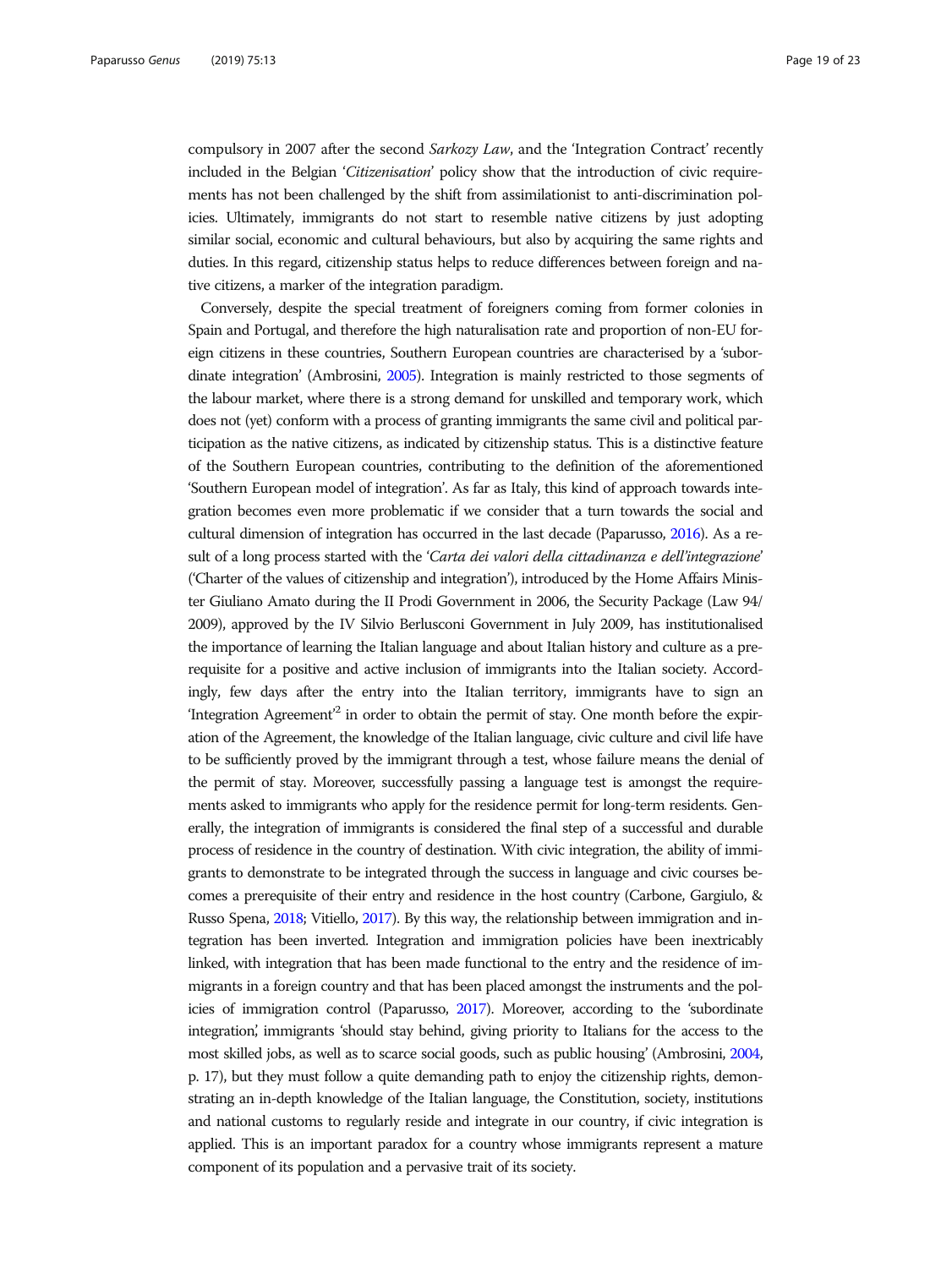This study has some limitations. Firstly, it does not take into account the behaviour of multiculturalist countries as regards the concession of citizenship rights to immigrants. The academic literature (e.g. Duyvendak & Scholten, [2011;](#page-21-0) Kymlicka, [2012](#page-21-0)) has shed light on the debate about the effectiveness of multiculturalism in achieving its intended effects, especially in granting immigrants equality and emancipation (Koopmans, [2010\)](#page-21-0). In particular, one research strand argues that since they emphasise ethnic and cultural particularisms, multicultural policies risk 'reinforcing ethnic stratification and ethno-cultural conflict' (Bosswick & Heckmann, [2006,](#page-20-0) p. 5), producing isolation and discouraging the process of reducing gaps between nationals and non-nationals. Such considerations point to the need for more detailed analysis of how holding citizenship rights works in a multiculturalist context. Indeed, the dataset covers six European countries. For instance, Nordic countries, such as Sweden, Finland and Norway, whose immigrants usually show higher levels of integration (MIPEX, [2015\)](#page-21-0), are excluded. Secondly, the source used collects sample data from metropolitan cities; therefore, the sample is representative of immigrants who reside in urban areas. This aspect should be taken into account when interpreting the empirical results: the likelihood of citizenship status amongst young and adult immigrants and the associated factors is not independent by the fact of living in urban contexts, where, as occurs for other integration processes, the opportunities of acquiring the citizenship status may be higher compared to rural areas (Balbo, [2009\)](#page-20-0). Thirdly, as largely discussed in the paper, civic and language requirements have become central in citizenship policies in European immigration countries (Paparusso, [2016\)](#page-21-0); nevertheless, as already noted, the variables that controlled for these factors at both individual and national levels and that I called *having attended a civic or lan*guage course and civic integration respectively, were not statistically significant. Moreover, data refer to people not born in the country of residence, who are or were non-EU citizens and who are holding or renewing a legal immigrant status in the new country of residence. Therefore, results emerged by this work are not applicable and generalizable to all immigrants living in all Europe and can be drawn only partial policy conclusions. Finally, the study is based on a cross-sectional survey conducted in the country of residence, which means that immigrants who left the country of residence are not accounted for. In other words, there may be a self-selection bias and any causal interpretation is not allowed. Future studies could benefit from a longitudinal perspective.

These limitations notwithstanding, I believe that this study sheds important light on the individual-level characteristics and measures of national citizenship policies linked to the acquisition of citizenship status amongst young and adult foreign-born immigrants living in some of the most consolidated countries of immigration and may contribute to a better understanding of these dynamics in other contexts. Moreover, the proposed results are consistent with the idea that for the construction of a comprehensive European migration policy the acquisition of citizenship for young and adult foreign-born immigrants is essential.

# Endnotes

 $1$ I also considered the variable having attended a civic or language course, but it was not statistically significant.

<sup>2</sup>The 'Integration agreement' (in Italian 'Patto per l'integrazione') has been approved by the IV Silvio Berlusconi Government in 2009, but has entered into force in March 2012. The recent 'Salvini' Decree on Immigration and Security (Law Decree n. 113/ 2018) has confirmed civic integration amongst the requirements of residence in Italy.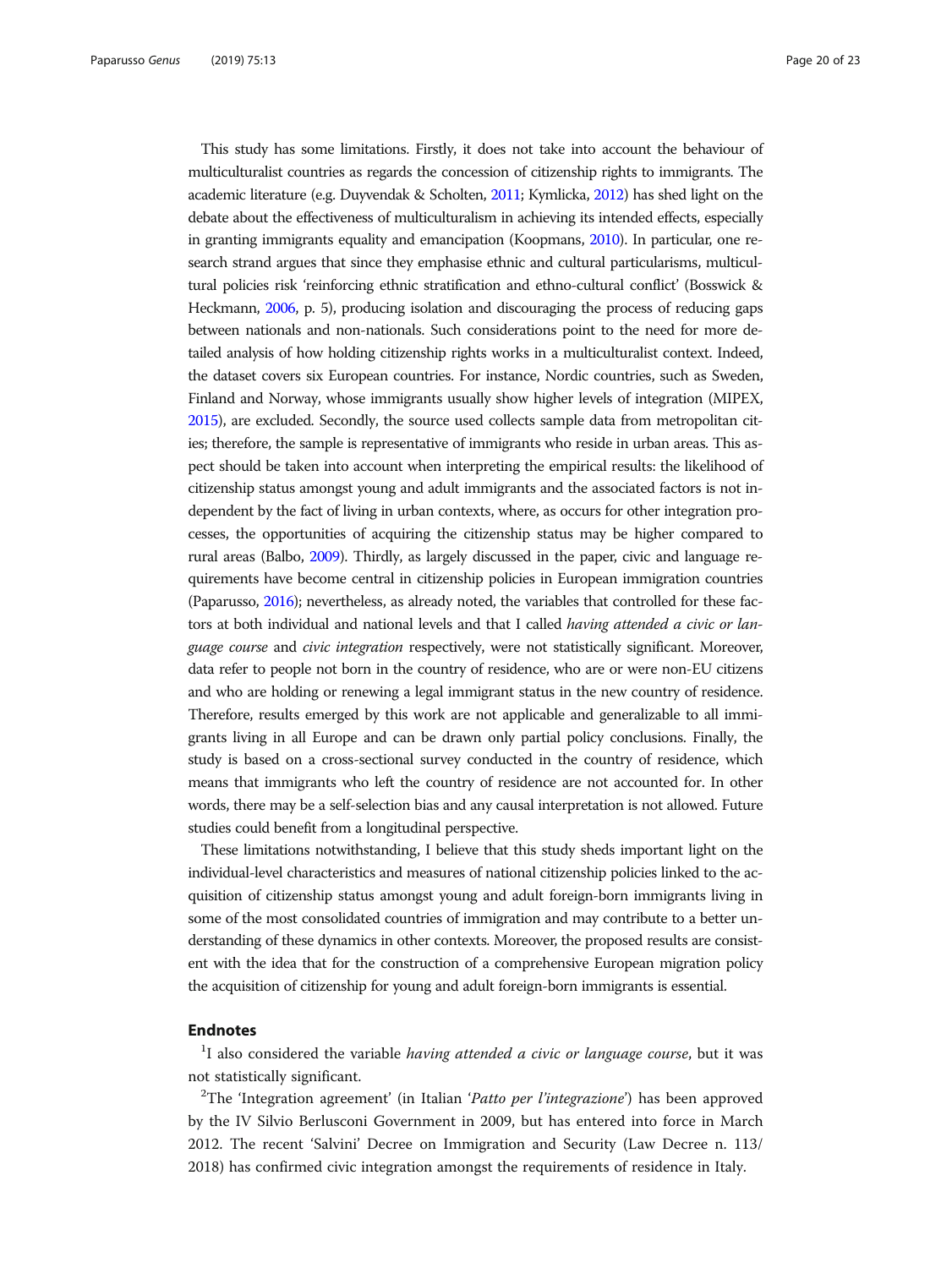#### <span id="page-20-0"></span>Acknowledgments

I would like to express my gratitude to Elena Ambrosetti, Salvatore Strozza and Mattia Vitiello for their thoughtful comments and suggestions on earlier versions of this paper. I would like to thank the two anonymous reviewers for their constructive comments that greatly improved the manuscript. All the errors are entirely mine.

#### Funding

Not applicable.

#### Availability of data and materials

The dataset analysed during the current study is available upon request at: [https://www.migpolgroup.com/\\_old/](https://www.migpolgroup.com/_old/diversity-integration/immigrant-citizens-survey/) [diversity-integration/immigrant-citizens-survey/](https://www.migpolgroup.com/_old/diversity-integration/immigrant-citizens-survey/).

#### Author's contributions

The author read and approved the final manuscript.

### Competing interests

The author declares that she has no competing interests.

# Publisher's Note

Springer Nature remains neutral with regard to jurisdictional claims in published maps and institutional affiliations.

# Received: 7 August 2018 Accepted: 15 March 2019 Published online: 15 April 2019

#### References

Alba, R., & Foner, N. (2016). Integration's challenges and opportunities in the wealthy west. Journal of Ethnic and Migration Studies, 42(1), 3–22.

Alba, R., & Nee, V. (2003). Remaking the American mainstream: Assimilation and contemporary immigration. Cambridge: Harvard University Press.

Ambrosini, M. (2004). Il futuro in mezzo a noi. Le seconde generazioni scaturite dall'immigrazione nella società italiana dei prossimi anni [The future among us. The second generations arising from immigration into Italian society in the next years]. In M. Ambrosini & S. Molina (Eds.), Seconde generazioni. Un'introduzione al futuro dell'immigrazione in Italia [Second generations. An introduction to the future of immigration in Italy] (pp. 1–53). Torino: Edizioni Fondazione Giovanni Agnelli. Ambrosini, M. (2005). Sociologia delle migrazioni [Sociology of migration]. Bologna: Il Mulino.

Amit, K. (2010). Determinants of life satisfaction among immigrants from western countries and from the FSU in Israel. Social Indicators Research, 96(3), 515–534.

Arango, J., & Finotelli, C. (2009). Past and future challenges of a Southern European migration regime: the Spanish case. IDEA Working Paper No. 8.

Axinn, W., & Thornton, A. (1992). The relationship between cohabitation and divorce: Selectivity or causal influence? Demography, 29(3), 357–374.

Balbo, M. (2009). Social and spatial inclusion of international migrants: local responses to a global process. SIIM paper series vol. 1. Barbiano di Belgiojoso, E. (2016). Intentions on desired length of stay among immigrants in Italy. Genus, 72, 1–22.

Barbiano di Belgiojoso, E., & Terzera, L. (2018). Family reunification – Who, when, and how? Family trajectories among migrants in Italy. Demographic Research, 38, 737–772.

Bauböck, R. (2006). Migration and citizenship: legal status, rights and political participation. Amsterdam: Amsterdam University Press. Bauböck, R., & Helbling, M. (2011). Which indicators are most useful for comparing citizenship policies? EUI working paper RSCAS 2011/54.

Bertossi, C. (2007). European anti-discrimination and the politics of citizenship: France and Britain. Basingstoke: Palgrave Macmillan. Bloemraad, I., Korteweg, A., & Yurdakul, G. (2008). Citizenship and immigration: Multiculturalism, assimilation, and challenges to the nation-state. Annual Review of Sociology, 34, 153–179.

Bosswick, W., & Heckmann, F. (2006). Integration of migrants: Contribution of local and regional authorities. Dublin: European Foundation for the Improvement of Living and Working Conditions.

Bryan, M. L., & Jenkins, S. P. (2016). Multilevel modelling of country effects: A cautionary tale. European Sociological Review, 32(1), 3–22.

Busetta, A. (2016). Foreigners in Italy: economic living conditions and unmet medical needs. GENUS LXXI (2-3): 157–175.

Cameron, A. C., & Miller, D. L. (2015). A practitioner's guide to cluster-robust inference. Journal of Human Resources, 50(2), 317–372.

Carbone, V., Gargiulo, E., & Russo Spena, M. (2018). I confini dell'inclusione. La "civic integration" tra selezione e disciplinamento dei corpi migranti [The boundaries of inclusion. The "civic integration" between selection and regulation of migrant bodies]. Rome: DeriveApprodi.

Cesareo, V., & Blangiardo, G. C. (2009). Indici di integrazione. Un'indagine empirica sulla realtà migratoria italiana [Integration indexes. An empirical inquiry on the Italian migration reality]. Milano: Franco Angeli

Crul, M., Schneider, J., & Lelie, F. (2012). The European second generation compared. Does the integration context matter? Amsterdam: Amsterdam University Press.

Di Bartolomeo, A. (2011). Explaining the gap in educational achievement between second-generation immigrants and natives: The Italian case. Journal of Modern Italian Studies, 16(4), 437–449.

Dronkers, J., & Vink, M. (2010). Explaining immigrant citizenship status. First and second generation immigrants in fifteen European states. In Paper presented at meeting of the political sociology section of the European sociology association (RN 32).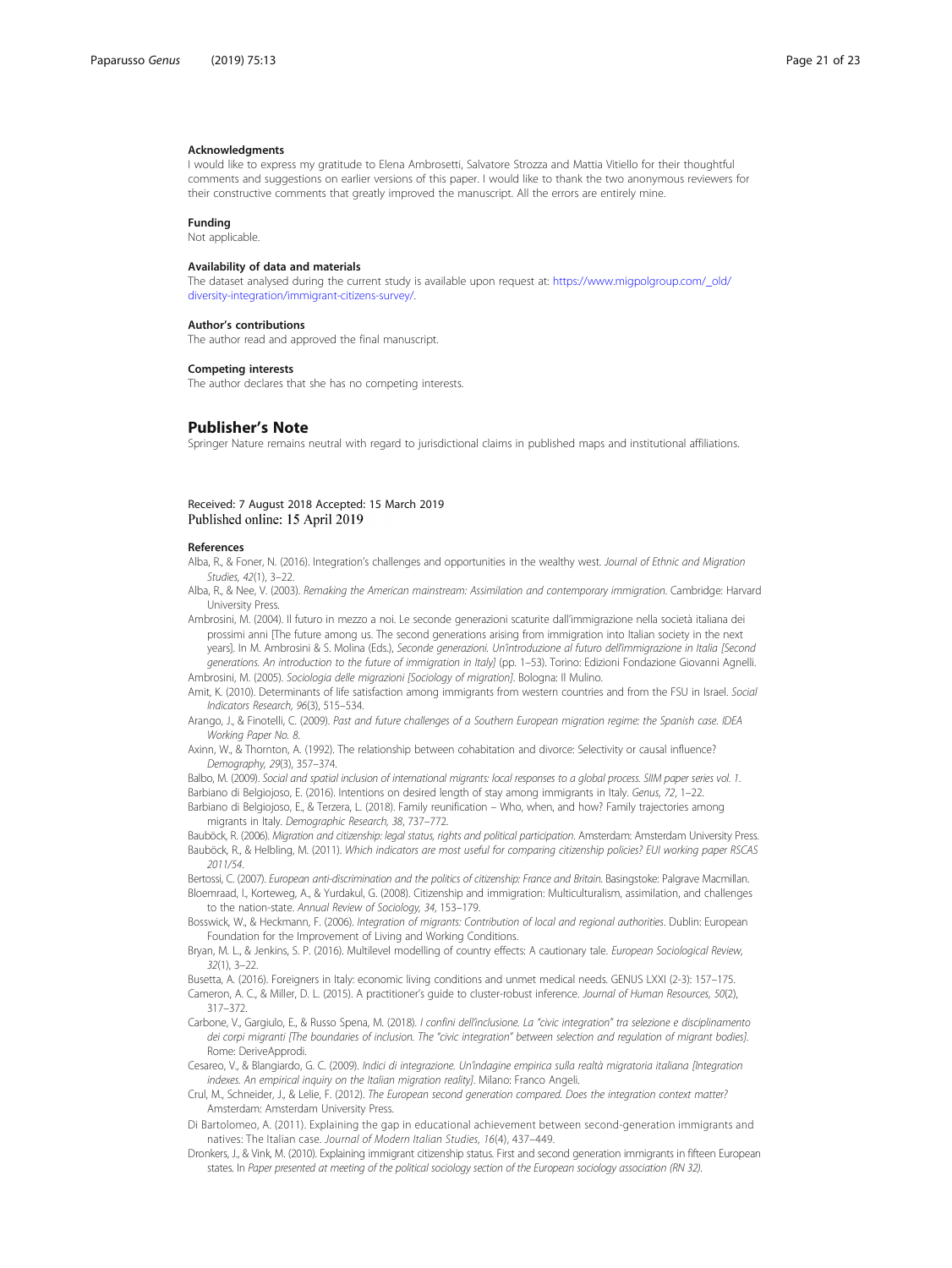<span id="page-21-0"></span>Dronkers, J., & Vink, M. (2012). Explaining access to citizenship in Europe: How citizenship policies affect naturalization rates. European Union Politics, 13(3), 390–412.

Duyvendak, J. W., & Scholten, P. W. A. (2011). Beyond the Dutch "multicultural model". The coproduction of integration policy frames in the Netherlands. Journal of International Migration and Integration, 12(3), 331-348.

Escafré-Dublet, A. (2014). Mainstreaming immigrant integration policy in France: Education, employment, and social cohesion initiatives. Brussels: Migration Policy Institute Europe.

Eurostat online dataset. <https://ec.europa.eu/eurostat/data/database>. Accessed 3 May 2018.

Favell, A. (2003). Integration nation: The nation state and research on immigrants in Western Europe. Comparative Social Research, 22, 13–42.

FitzGerald, D. S., Cook-Martín, D., García, A. S., & Arar, R. (2018). Can you become one of us? A historical comparison of legal selection of 'assimilable' immigrants in Europe and the Americas. Journal of Ethnic and Migration Studies, 44(1), 27-47.

Foblets, M.-C., Yanasmayan, Z., & Wautelet, P. (2013). Country report: Belgium. Country report, RSCAS/EUDO-CIT-CR 2013/27. Florence: Robert Schuman Centre for Advanced Studies.

Freeman, G. P. (1995). Modes of immigration politics in liberal democratic states. International Migration Review, 29(4), 881–902. Goldstein, H. (1999). Multilevel statistical models. London: Institute of Education, Multilevel Models Project.

Green, S. (2005). Between ideology and pragmatism: The politics of dual nationality in Germany. International Migration Review, 39(4), 921–952.

Guo, Y., & Zhao, H. (2000). Multilevel modelling for binary data. Annual Review of Sociology, 26, 441–462.

Hailbronner, K., & Farahat, A. (2015). Country report on citizenship law: Germany. Country report, RSCAS/EUDO-CIT-CR 2015/2. Florence: Robert Schuman Centre for Advanced Studies.

Howard, M. M. (2005). Variation in dual citizenship policies in the countries of the EU. International Migration Review, 39(3), 697–720.

Howard, M. M. (2009). The politics of citizenship in Europe. New York: Cambridge University Press.

Hox, J. J. (1995). Applied multilevel analysis. Amsterdam: TT-Publikaties.

Itzigsohn, J., & Giorguli-Saucedo, S. (2005). Incorporation, transnationalism, and gender: Immigrant incorporation and transnationalism participation as gendered processes. International Migration Review, 39(4), 895–920.

Joppke, C. (2008). Immigration and the identity of citizenship: The paradox of universalism. Citizenship Studies, 12(6), 533–546. Joppke, C. (2010). Citizenship and immigration. Cambridge: Polity Press.

Joppke, C. (2012). The role of the state in cultural integration: Trends, challenges, and ways ahead. Washington DC: Migration Policy Institute.

King, R., Lazaridis, G., & Tsardanidis, C. (2000). Eldorado or fortress? Migration in southern Europe. Basingstoke: Palgrave Macmillan.

Koopmans, R. (2016). Does assimilation work? Sociocultural determinants of labour market participation of European Muslims. Journal of Ethnic and Migration Studies, 42(2), 197–216.

Koopmans, R., & Statham, P. (1999). Challenging the liberal nation-state? Post-nationalism, multiculturalism and the collective

claims making of immigrants and ethnic minorities in Britain and Germany. American Journal of Sociology, 105(3), 652–696. Koopmans, R. (2010). Trade-offs between equality and difference: immigrant integration, multiculturalism and the welfare state in cross-national perspective. Journal of Ethnic and Migration Studies 36(1): 1–26.

Kymlicka, W. (2012). Multiculturalism: Success, failure, and the future. Washington, DC: Migration Policy Institute.

Lépinard, E., & Simon, P. (2009). From integration to antidiscrimination... to diversity? Antidiscrimination policies and politics in French workplaces. In A European approach to multicultural citizenship, French report–WP4 legal challenge. Paris: INED.

Mason, A. (1999). Political community, liberal-nationalism, and the ethics of assimilation. Ethics, 109(2), 261–286. Massey, D. S., Durand, J., & Pren, K. A. (2015). Border enforcement and return migration by documented and undocumented Mexicans. Journal of Ethnic and Migration Studies, 41(7), 1015–1040.

Mills, M. C., & Präg, P. (2016). Methodological advances in cross-national research: Multilevel challenges and solutions. European Sociological Review, 32(1), 1–2.

MIPEX (2015). <http://www.mipex.eu/>. Accessed 15 June 2018.

Morris, L. (2001). The ambiguous terrain of rights: Civic stratification in Italy's emergent immigration regime. International Journal of Urban and Regional Research, 25(3), 497–516.

Neureiter, M. (2018). Evaluating the effects of immigrant integration policies in Western Europe using a difference-indifferences approach. Journal of Ethnic and Migration Studies. <https://doi.org/10.1080/1369183X.2018.1505485>.

Palmowski, J. (2008). In search of the German nation: Citizenship and the challenge of integration. Citizenship Studies, 12(6), 547–563. Paparusso, A. (2016). The European convergence towards civic integration. In E. Ambrosetti, D. Strangio, & C. Wihtol de

Wenden (Eds.), Migration in the Mediterranean. Socioeconomic perspectives (pp. 149–168). London: Routledge. Paparusso, A. (2017). L'immigrazione e l'integrazione in Italia: il cammino delle politiche [Immigration and integration in Italy:

the path of policies]. In C. Bonifazi (Ed.), Migrazioni e integrazioni nell'Italia di oggi [Migrations and integrations in today's Italy] (pp. 295-306). Rome: CNR-IRPPS e-Publishing.

Paparusso, A., Fokkema, T., & Ambrosetti, E. (2017). Immigration policies in Italy: Their impact on the lives of first-generation Moroccan and Egyptian migrants. Journal of International Migration and Integration, 18(2), 499–546.

Peixoto, J., Arango, J., Bonifazi, C., Finotelli, C., Sabino, C., Strozza, S., & Triandafyllidou, A. (2012). Immigrants, markets and policies in southern Europe. The making of an immigration model? In M. Okólski (Ed.), European immigrations. Trends, structures and policy implications IMISCOE research (pp. 107–147). Amsterdam: Amsterdam University Press.

Penninx, R. (2003). Integration: The role of communities, institutions, and the state. Migration information source. Washington, DC: Migration Policy Institute.

Peters, F., Vink, M., & Schmeets, H. (2015). The ecology of immigrant naturalization: A life course approach in the context of institutional conditions. Journal of Ethnic and Migration Studies, 42(3), 359–381.

Piçarra, N., & Gil, A. R. (2012). Country report: Portugal. Country report, RSCAS/EUDO-CIT-CR 2012/08. Florence: Robert Schuman Centre for Advanced Studies.

Piché, V. (2004). Immigration and intégration dans les pays développés: un cadre conceptuel. In G. Caselli, J. Vallin, & G. Wunsh (Eds.), Demographie analyse et synthèse-population et société (Vol. VI, pp. 159–178). Paris: Ined.

Portes, A., & Curtis, J. W. (1987). Changing flags: Naturalization and its determinants among Mexican immigrants. International Migration Review, 21(2), 352–371.